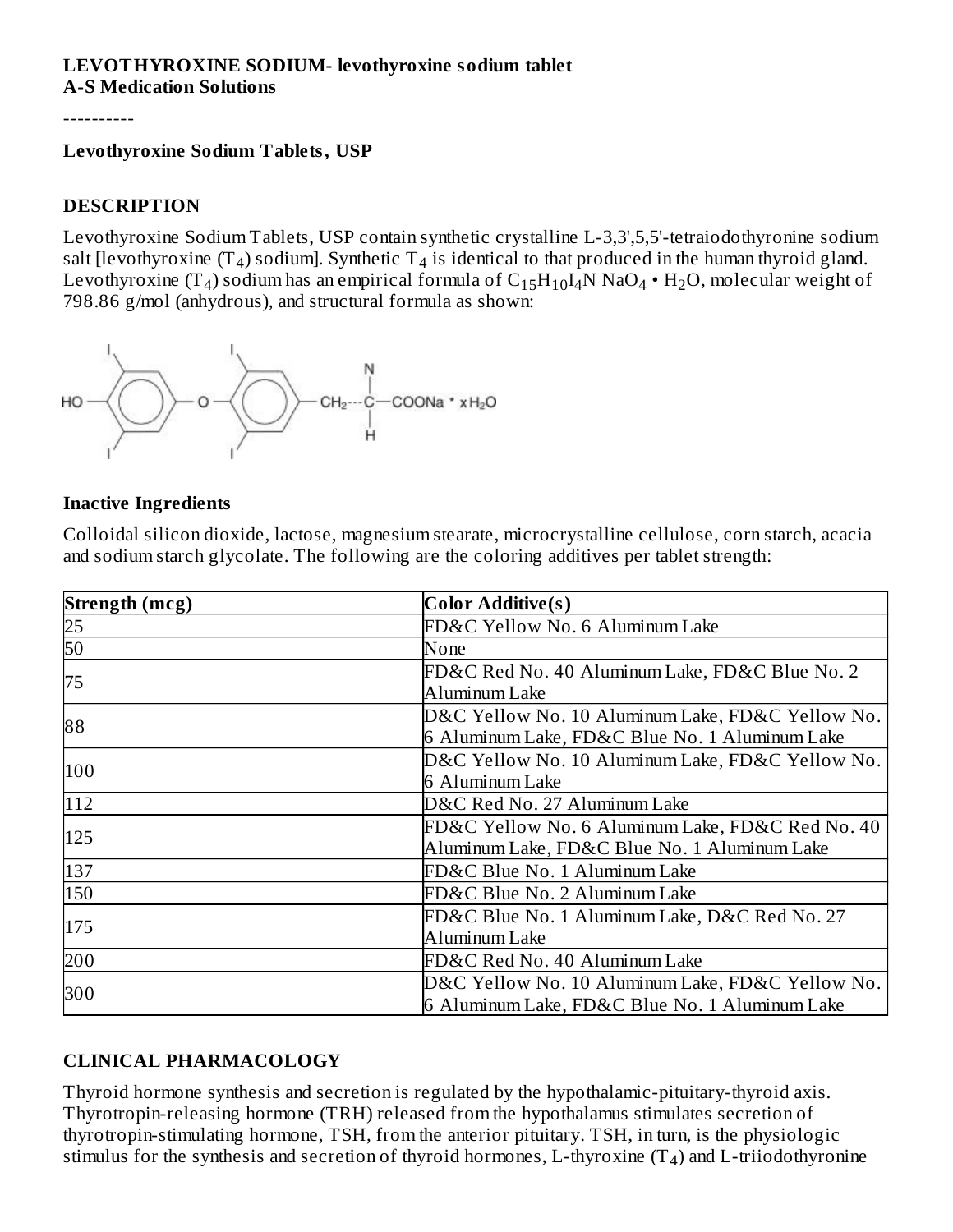(T<sub>3</sub>), by the thyroid gland. Circulating serum T<sub>3</sub> and T<sub>4</sub> levels exert a feedback effect on both TRH and TSH secretion. When serum T $_3$  and T $_4$  levels increase, TRH and TSH secretion decrease. When thyroid hormone levels decrease, TRH and TSH secretion increase.

The mechanisms by which thyroid hormones exert their physiologic actions are not completely understood, but it is thought that their principal effects are exerted through control of DNA transcription and protein synthesis.  $\text{T}_3$  and  $\text{T}_4$  diffuse into the cell nucleus and bind to thyroid receptor proteins attached to DNA. This hormone nuclear receptor complex activates gene transcription and synthesis of messenger RNA and cytoplasmic proteins.

Thyroid hormones regulate multiple metabolic processes and play an essential role in normal growth and development, and normal maturation of the central nervous system and bone. The metabolic actions of thyroid hormones include augmentation of cellular respiration and thermogenesis, as well as metabolism of proteins, carbohydrates and lipids. The protein anabolic effects of thyroid hormones are essential to normal growth and development.

The physiologic actions of thyroid hormones are produced predominately by  $\text{T}_3$ , the majority of which (approximately 80%) is derived from  $T_4$  by deiodination in peripheral tissues.

Levothyroxine, at doses individualized according to patient response, is effective as replacement or supplemental therapy in hypothyroidism of any etiology, except transient hypothyroidism during the recovery phase of subacute thyroiditis.

Levothyroxine is also effective in the suppression of pituitary TSH secretion in the treatment or prevention of various types of euthyroid goiters, including thyroid nodules, Hashimoto's thyroiditis, multinodular goiter and, as adjunctive therapy in the management of thyrotropin-dependent welldifferentiated thyroid cancer (see **INDICATIONS AND USAGE, PRECAUTIONS, DOSAGE AND ADMINISTRATION**).

# **PHARMACOKINETICS**

 $\bm{A}$  *bsorption* - Absorption of orally administered T<sub>4</sub> from the gastrointestinal (GI) tract ranges from 40% to 80%. The majority of the levothyroxine dose is absorbed from the jejunum and upper ileum. The relative bioavailability of Levothyroxine Sodium Tablets, USP, compared to an equal nominal dose of oral levothyroxine sodium solution, is approximately 99%.  $T_4$  absorption is increased by fasting, and decreased in malabsorption syndromes and by certain foods such as soybean infant formula. Dietary fiber decreases bioavailability of  $\texttt{T}_4$ . Absorption may also decrease with age. In addition, many drugs and foods affect T absorption (see **PRECAUTIONS, Drug Interactions** and **Drug-Food** 4 **Interactions**).

**Distribution** - Circulating thyroid hormones are greater than 99% bound to plasma proteins, including thyroxine-binding globulin (TBG), thyroxine-binding prealbumin (TBPA), and albumin (TBA), whose capacities and affinities vary for each hormone. The higher affinity of both TBG and TBPA for  $\rm{T}_4$ partially explains the higher serum levels, slower metabolic clearance, and longer half-life of  $\rm{T}_4$ compared to  $T_3$ . Protein-bound thyroid hormones exist in reverse equilibrium with small amounts of free hormone. Only unbound hormone is metabolically active. Many drugs and physiologic conditions affect the binding of thyroid hormones to serum proteins (see **PRECAUTIONS, Drug Interactions** and **Drug-Laboratory Test Interactions**). Thyroid hormones do not readily cross the placental barrier (see **PRECAUTIONS, Pregnancy**).

**Metabolism** - T<sub>4</sub> is slowly eliminated (see **TABLE 1**). The major pathway of thyroid hormone metabolism is through sequential deiodination. Approximately eighty-percent of circulating  $\rm{T}_3$  is derived from peripheral T $_4$  by monodeiodination. The liver is the major site of degradation for both T $_4$ and T<sub>3</sub>; with T<sub>4</sub> deiodination also occurring at a number of additional sites, including the kidney and other tissues. Approximately 80% of the daily dose of  $\texttt{T}_4$  is deiodinated to yield equal amounts of  $\texttt{T}_3$ and reverse T<sub>3</sub> (rT<sub>3</sub>). T<sub>3</sub> and rT<sub>3</sub> are further deiodinated to diiodothyronine. Thyroid hormones are also metabolized via conjugation with glucuronides and sulfates and excreted directly into the bile and gut where they undergo enterohepatic recirculation.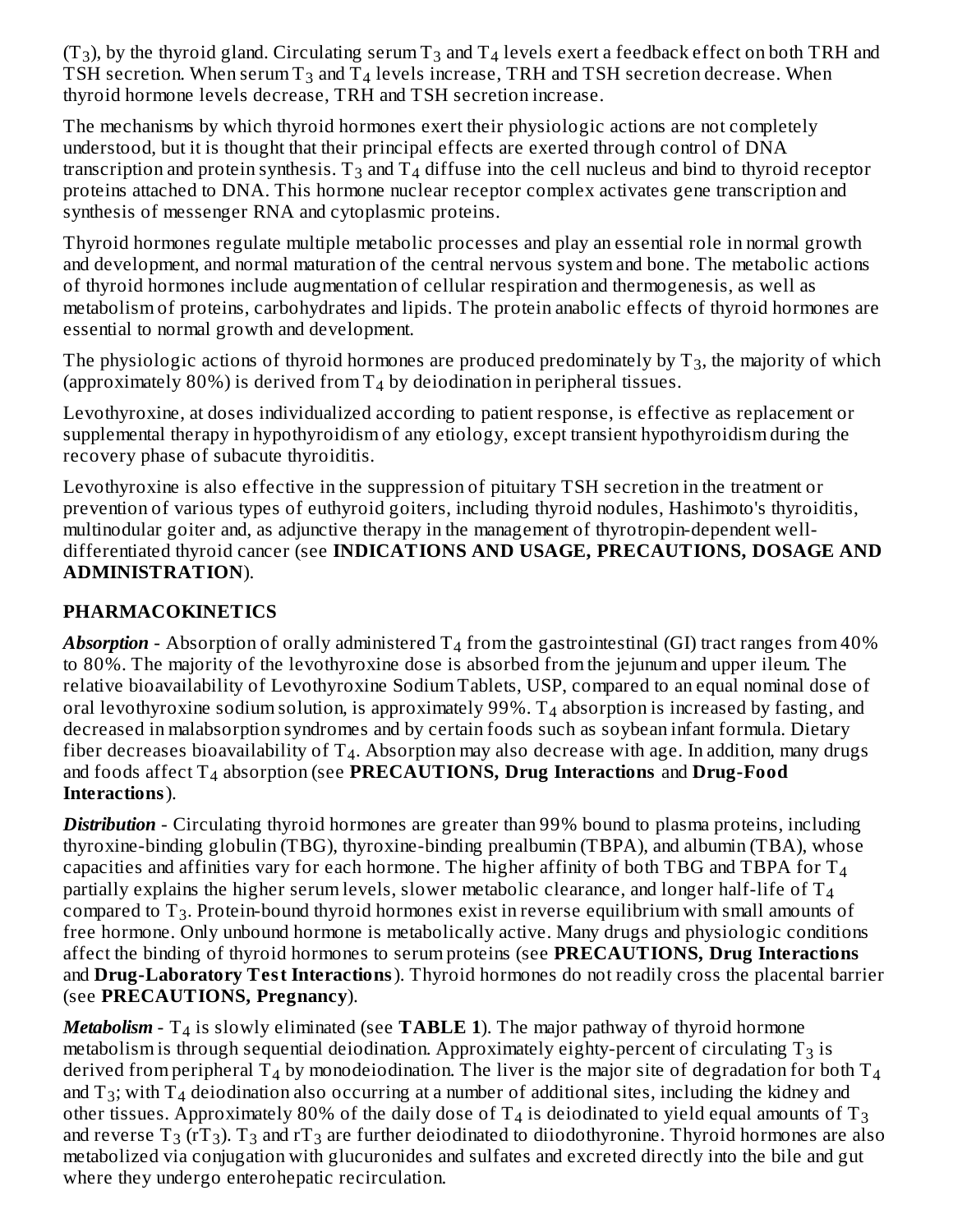*Elimination* - Thyroid hormones are primarily eliminated by the kidneys. A portion of the conjugated hormone reaches the colon unchanged and is eliminated in the feces. Approximately 20% of T<sub>4</sub> is eliminated in the stool. Urinary excretion of  $T_{4}$  decreases with age.

| Table 1: Pharmacokinetic Parameters of Thyroid Hormones in Euthyroid Patients                                       |                                |                            |                     |                            |  |  |  |  |
|---------------------------------------------------------------------------------------------------------------------|--------------------------------|----------------------------|---------------------|----------------------------|--|--|--|--|
| Hormone                                                                                                             | Ratio in<br>Thyroglobulin      | <b>Biologic</b><br>Potency | $t_{1/2}$<br>(days) | Protein<br>Binding $(%)^2$ |  |  |  |  |
| Levothyroxine $(T_4)$                                                                                               | $6 - 71$<br>99.96<br>$10 - 20$ |                            |                     |                            |  |  |  |  |
| Liothyronine $(T_3)$<br>99.5                                                                                        |                                |                            |                     |                            |  |  |  |  |
| <sup>1</sup> 3 to 4 days in hyperthyroidism, 9 to 10 days in hypothyroidism;<br>$\beta$ Includes TBG, TBPA, and TBA |                                |                            |                     |                            |  |  |  |  |

#### **INDICATIONS AND USAGE**

Levothyroxine sodium is used for the following indications:

*Hypothyroidism* - As replacement or supplemental therapy in congenital or acquired hypothyroidism of any etiology, except transient hypothyroidism during the recovery phase of subacute thyroiditis. Specific indications include: primary (thyroidal), secondary (pituitary), and tertiary (hypothalamic) hypothyroidism and subclinical hypothyroidism. Primary hypothyroidism may result from functional deficiency, primary atrophy, partial or total congenital absence of the thyroid gland, or from the effects of surgery, radiation, or drugs, with or without the presence of goiter.

*Pituitary TSH Suppression* - In the treatment or prevention of various types of euthyroid goiters (see **WARNINGS** and **PRECAUTIONS**), including thyroid nodules (see **WARNINGS** and **PRECAUTIONS**), subacute or chronic Iymphocytic thyroiditis (Hashimoto's thyroiditis), multinodular goiter (see **WARNINGS** and **PRECAUTIONS**), and, as an adjunct to surgery and radioiodine therapy in the management of thyrotropin-dependent well-differentiated thyroid cancer.

## **CONTRAINDICATIONS**

Levothyroxine is contraindicated in patients with untreated subclinical (suppressed serum TSH level with normal T<sub>3</sub> and T<sub>4</sub> levels) or overt thyrotoxicosis of any etiology and in patients with acute myocardial infarction. Levothyroxine is contraindicated in patients with uncorrected adrenal insufficiency since thyroid hormones may precipitate an acute adrenal crisis by increasing the metabolic clearance of glucocorticoids (see **PRECAUTIONS**). Levothyroxine Sodium Tablets, USP is contraindicated in patients with hypersensitivity to any of the inactive ingredients in Levothyroxine Sodium Tablets, USP. (See **DESCRIPTION, Inactive Ingredients**).

## **WARNINGS**

**WARNING: Thyroid hormones, including Levothyroxine Sodium Tablets, USP, either alone or with other therapeutic agents, should not be us ed for the treatment of obesity for weight loss. In euthyroid patients, dos es within the range of daily hormonal requirements are ineffective for weight reduction. Larger dos es may produce s erious or even life threatening manifestations of toxicity, particularly when given in association with sympathomimetic amines such as thos e us ed for their anorectic effects.**

Levothyroxine sodium should not be used in the treatment of male or female infertility unless this condition is associated with hypothyroidism.

In patients with nontoxic diffuse goiter or nodular thyroid disease, particularly the elderly or those with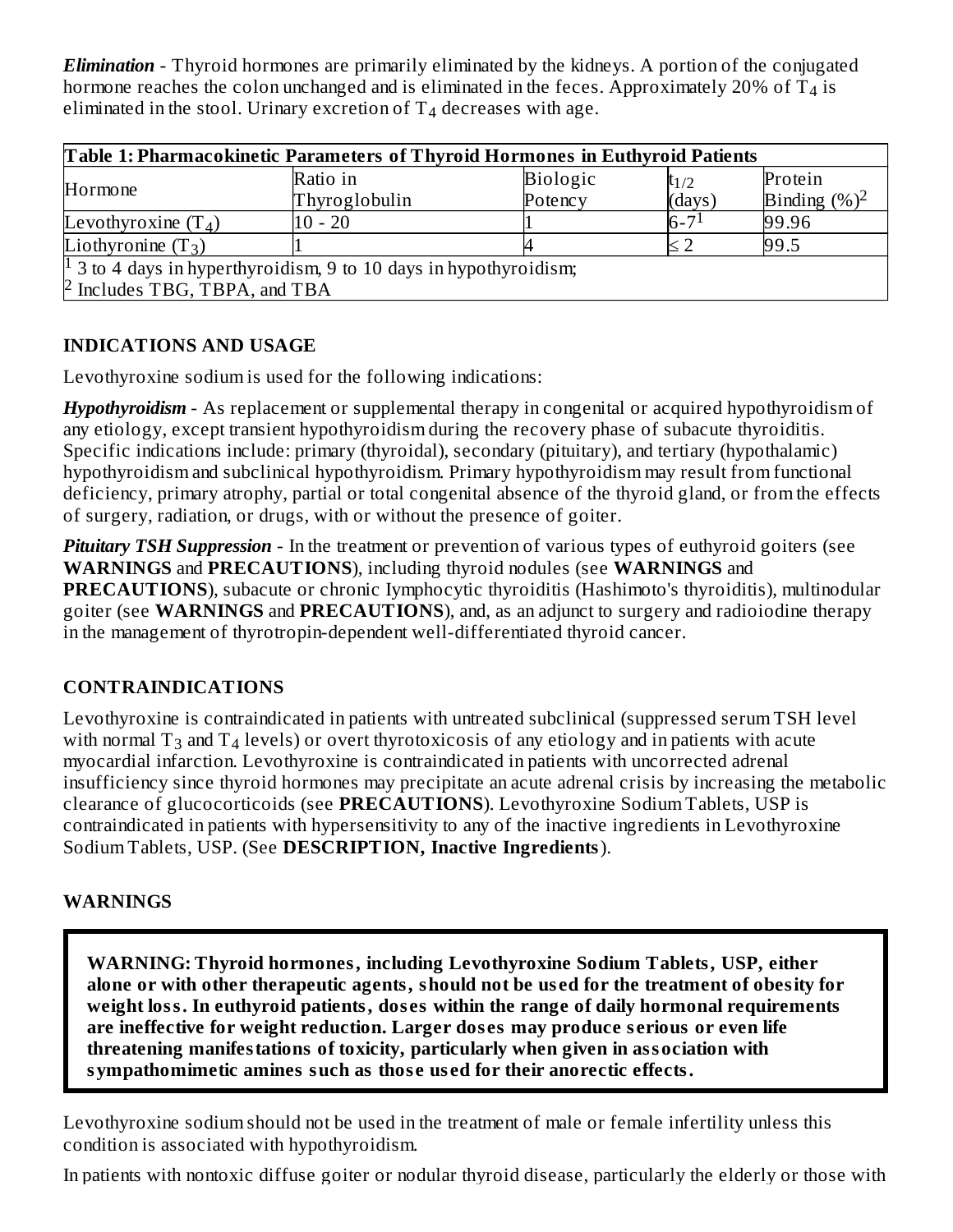underlying cardiovascular disease, levothyroxine sodium therapy is contraindicated if the serum TSH level is already suppressed due to the risk of precipitating overt thyrotoxicosis (see **CONTRAINDICATIONS**). If the serum TSH level is not suppressed, Levothyroxine Sodium Tablets, USP should be used with caution in conjunction with careful monitoring of thyroid function for evidence of hyperthyroidism and clinical monitoring for potential associated adverse cardiovascular signs and symptoms of hyperthyroidism.

## **PRECAUTIONS**

## **General**

Levothyroxine has a narrow therapeutic index. Regardless of the indication for use, careful dosage titration is necessary to avoid the consequences of over- or under-treatment. These consequences include, among others, effects on growth and development, cardiovascular function, bone metabolism, reproductive function, cognitive function, emotional state, gastrointestinal function, and on glucose and lipid metabolism. Many drugs interact with levothyroxine sodium necessitating adjustments in dosing to maintain therapeutic response (see **Drug Interactions**).

**Effects on bone mineral density** - In women, long-term levothyroxine sodium therapy has been associated with increased bone resorption, thereby decreasing bone mineral density, especially in postmenopausal women on greater than replacement doses or in women who are receiving suppressive doses of levothyroxine sodium. The increased bone resorption may be associated with increased serum levels and urinary excretion of calcium and phosphorous, elevations in bone alkaline phosphatase and suppressed serum parathyroid hormone levels. Therefore, it is recommended that patients receiving levothyroxine sodium be given the minimum dose necessary to achieve the desired clinical and biochemical response.

**Patients with underlying cardiovas cular dis eas e** - Exercise caution when administering levothyroxine to patients with cardiovascular disorders and to the elderly in whom there is an increased risk of occult cardiac disease. In these patients, levothyroxine therapy should be initiated at lower doses than those recommended in younger individuals or in patients without cardiac disease (see **WARNINGS; PRECAUTIONS, Geriatric Us e;** and **DOSAGE AND ADMINISTRATION**). If cardiac symptoms develop or worsen, the levothyroxine dose should be reduced or withheld for one week and then cautiously restarted at a lower dose. Overtreatment with levothyroxine sodium may have adverse cardiovascular effects such as an increase in heart rate, cardiac wall thickness, and cardiac contractility and may precipitate angina or arrhythmias. Patients with coronary artery disease who are receiving levothyroxine therapy should be monitored closely during surgical procedures, since the possibility of precipitating cardiac arrhythmias may be greater in those treated with levothyroxine. Concomitant administration of levothyroxine and sympathomimetic agents to patients with coronary artery disease may precipitate coronary insufficiency.

**Patients with nontoxic diffus e goiter or nodular thyroid dis eas e**- Exercise caution when administering levothyroxine to patients with nontoxic diffuse goiter or nodular thyroid disease in order to prevent precipitation of thyrotoxicosis (see **WARNINGS**). If the serum TSH is already suppressed, levothyroxine sodium should not be administered (see **Contraindications**).

#### **Associated endocrine disorders**

Hypothalamic/pituitary hormone deficiencies - In patients with secondary or tertiary hypothyroidism, additional hypothalamic/ pituitary hormone deficiencies should be considered, and, if diagnosed, treated (see **PRECAUTIONS, Autoimmune polyglandular syndrome** for adrenal insufficiency).

Autoimmune polyglandular syndrome - Occasionally, chronic autoimmune thyroiditis may occur in association with other autoimmune disorders such as adrenal insufficiency, pernicious anemia, and insulin-dependent diabetes mellitus. Patients with concomitant adrenal insufficiency should be treated with replacement glucocorticoids prior to initiation of treatment with levothyroxine sodium. Failure to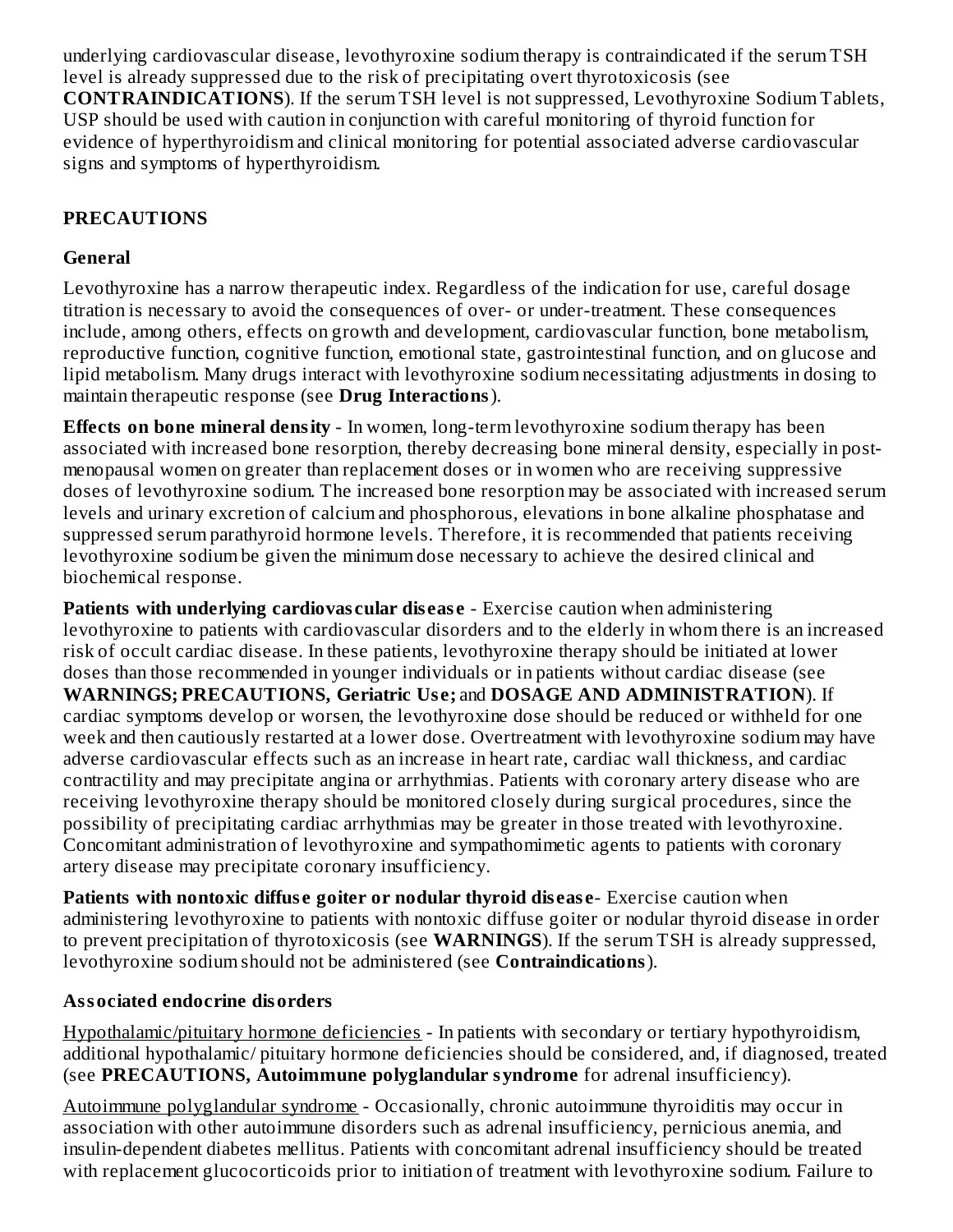do so may precipitate an acute adrenal crisis when thyroid hormone therapy is initiated, due to increased metabolic clearance of glucocorticoids by thyroid hormone. Patients with diabetes mellitus may require upward adjustments of their antidiabetic therapeutic regimens when treated with levothyroxine (see **PRECAUTIONS, Drug Interactions**).

#### **Other associated medical conditions**

Infants with congenital hypothyroidism appear to be at increased risk for other congenital anomalies, with cardiovascular anomalies (pulmonary stenosis, atrial septal defect, and ventricular septal defect,) being the most common association.

## **Information for Patients**

Patients should be informed of the following information to aid in the safe and effective use of Levothyroxine Sodium Tablets, USP:

- 1. Notify your physician if you are allergic to any foods or medicines, are pregnant or intend to become pregnant, are breast-feeding or are taking any other medications, including prescription and over-the-counter preparations.
- 2. Notify your physician of any other medical conditions you may have, particularly heart disease, diabetes, clotting disorders, and adrenal or pituitary gland problems. Your dose of medications used to control these other conditions may need to be adjusted while you are taking Levothyroxine Sodium Tablets, USP. If you have diabetes, monitor your blood and/or urinary glucose levels as directed by your physician and immediately report any changes to your physician. If you are taking anticoagulants (blood thinners), your clotting status should be checked frequently.
- 3. Use Levothyroxine Sodium Tablets, USP only as prescribed by your physician. Do not discontinue or change the amount you take or how often you take it, unless directed to do so by your physician.
- 4. The levothyroxine in Levothyroxine Sodium Tablets, USP is intended to replace a hormone that is normally produced by your thyroid gland. Generally, replacement therapy is to be taken for life, except in cases of transient hypothyroidism, which is usually associated with an inflammation of the thyroid gland (thyroiditis).
- 5. Take Levothyroxine Sodium Tablets, USP in the morning on an empty stomach, at least one-half hour to one hour before eating any food.
- 6. It may take several weeks before you notice an improvement in your symptoms.
- 7. Notify your physician if you experience any of the following symptoms: rapid or irregular heartbeat, chest pain, shortness of breath, leg cramps, headache, nervousness, irritability, sleeplessness, tremors, change in appetite, weight gain or loss, vomiting, diarrhea, excessive sweating, heat intolerance, fever, changes in menstrual periods, hives or skin rash, or any other unusual medical event.
- 8. Notify your physician if you become pregnant while taking Levothyroxine Sodium Tablets, USP. It is likely that your dose of Levothyroxine Sodium Tablets, USP will need to be increased while you are pregnant.
- 9. Notify your physician or dentist that you are taking Levothyroxine Sodium Tablets, USP prior to any surgery.
- 10. Partial hair loss may occur rarely during the first few months of Levothyroxine Sodium Tablets, USP therapy, but this is usually temporary.
- 11. Levothyroxine Sodium Tablets, USP should not be used as a primary or adjunctive therapy in a weight control program.
- 12. Keep Levothyroxine Sodium Tablets, USP out of the reach of children. Store Levothyroxine Sodium Tablets, USP away from heat, moisture, and light.
- 13. Agents such as iron and calcium supplements and antacids can decrease the absorption of levothyroxine sodium tablets. Therefore, levothyroxine sodium tablets should not be administered within 4 hrs of these agents.

# **Laboratory Tests**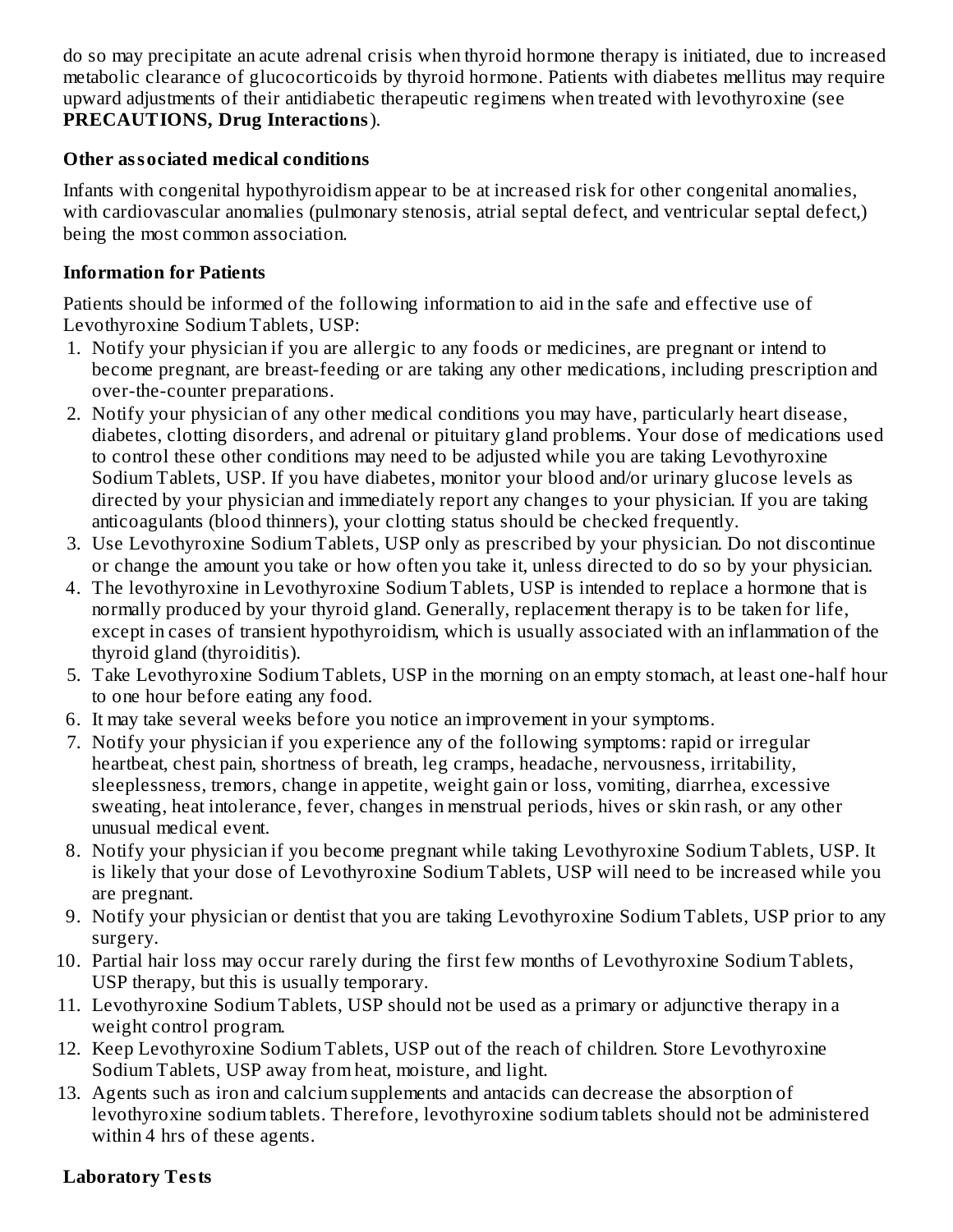#### General

The diagnosis of hypothyroidism is confirmed by measuring TSH levels using a sensitive assay (second generation assay sensitivity  $\leq 0.1$  mlU/L or third generation assay sensitivity  $\leq 0.01$  mlU/L) and measurement of free-T<sub>4</sub>.

The adequacy of therapy is determined by periodic assessment of appropriate laboratory tests and clinical evaluation. The choice of laboratory tests depends on various factors including the etiology of the underlying thyroid disease, the presence of concomitant medical conditions, including pregnancy, and the use of concomitant medications (see **PRECAUTIONS, Drug Interactions** and **Drug-Laboratory Test Interactions**). Persistent clinical and laboratory evidence of hypothyroidism despite an apparent adequate replacement dose of Levothyroxine Sodium Tablets, USP may be evidence of inadequate absorption, poor compliance, drug interactions, or decreased  $\mathrm{T}_4$  potency of the drug product.

## **Adults**

In adult patients with primary (thyroidal) hypothyroidism, serum TSH levels (using a sensitive assay) alone may be used to monitor therapy. The frequency of TSH monitoring during levothyroxine dose titration depends on the clinical situation but it is generally recommended at 6-8 week intervals until normalization. For patients who have recently initiated levothyroxine therapy and whose serum TSH has normalized or in patients who have had their dosage of levothyroxine changed, the serum TSH concentration should be measured after 8-12 weeks. When the optimum replacement dose has been attained, clinical (physical examination) and biochemical monitoring may be performed every 6-12 months, depending on the clinical situation, and whenever there is a change in the patient's status. It is recommended that a physical examination and a serum TSH measurement be performed at least annually in patients receiving Levothyroxine Sodium Tablets, USP. (see **WARNINGS, PRECAUTIONS** and **DOSAGE AND ADMINISTRATION**).

#### **Pediatrics**

In patients with congenital hypothyroidism, the adequacy of replacement therapy should be assessed by measuring both serum TSH (using a sensitive assay) and total- or free-T $_4$ . During the first three years of life, the serum total- or free-T<sub>4</sub> should be maintained at all times in the upper half of the normal range. While the aim of therapy is to also normalize the serum TSH level, this is not always possible in a small percentage of patients, particularly in the first few months of therapy. TSH may not normalize due to a resetting of the pituitary-thyroid feedback threshold as a result of *in utero* hypothyroidism. Failure of the serum  $T_4$  to increase into the upper half of the normal range within 2 weeks of initiation of Levothyroxine Sodium Tablets, USP therapy and/or of the serum TSH to decrease below 20 mU/L within 4 weeks should alert the physician to the possibility that the child is not receiving adequate therapy. Careful inquiry should then be made regarding compliance, dose of medication administered, and method of administration prior to raising the dose of Levothyroxine Sodium Tablets, USP.

The recommended frequency of monitoring of TSH and total or free  $\mathrm{T}_4$  in children is as follows: at 2 and 4 weeks after the initiation of treatment; every 1-2 months during the first year of life; every 2-3 months between 1 and 3 years of age; and every 3 to 12 months thereafter until growth is completed. More frequent intervals of monitoring may be necessary if poor compliance is suspected or abnormal values are obtained. It is recommended that  $\text{TSH}$  and  $\text{T}_4$  levels, and a physical examination, if indicated, be performed 2 weeks after any change in Levothyroxine Sodium Tablets, USP dosage. Routine clinical examination, including assessment of mental and physical growth and development, and bone maturation should be performed at regular intervals (see **PRECAUTIONS, Pediatric Us e** and **DOSAGE AND ADMINISTRATION**).

## Secondary (pituitary) and tertiary (hypothalamic) hypothyroidism

Adequacy of therapy should be assessed by measuring serum free-T $_{\rm 4}$  levels, which should be maintained in the upper half of the normal range in these patients.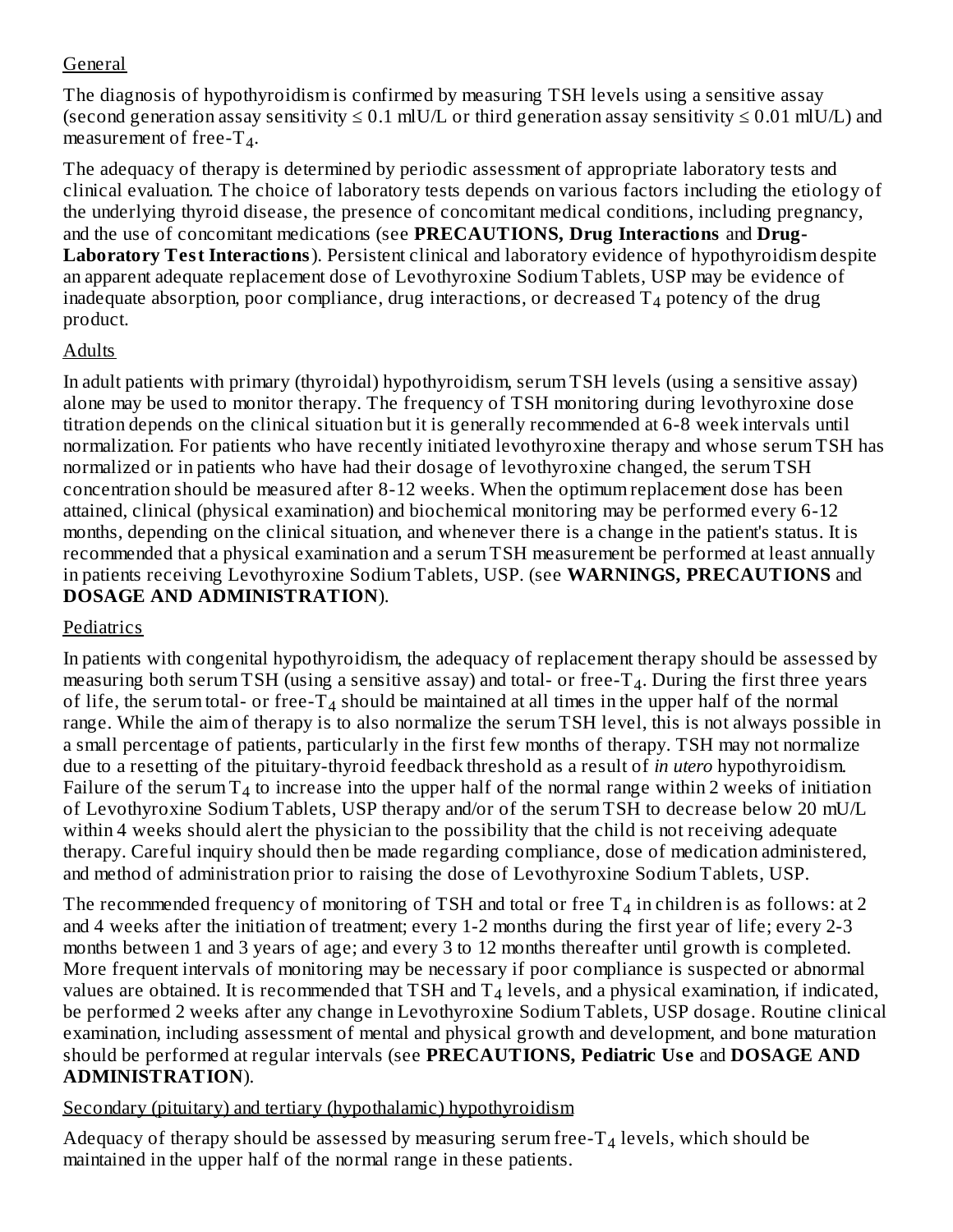## **Drug Interactions**

Many drugs affect thyroid hormone pharmacokinetics and metabolism (e.g., absorption, synthesis, secretion, catabolism, protein binding, and target tissue response) and may alter the therapeutic response to Levothyroxine Sodium Tablets, USP. In addition, thyroid hormones and thyroid status have varied effects on the pharmacokinetics and action of other drugs. A listing of drug-thyroidal axis interactions is contained in Table 2.

The list of drug-thyroidal axis interactions in Table 2 may not be comprehensive due to the introduction of new drugs that interact with the thyroidal axis or the discovery of previously unknown interactions. The prescriber should be aware of this fact and should consult appropriate reference sources (e.g., package inserts of newly approved drugs, medical literature) for additional information if a drug-drug interaction with levothyroxine is suspected.

| <b>Drug or Drug</b><br><b>Class</b>                                                                                                                                                                | <b>Effect</b>                                                                                                                                                                                                                                                                                                                                                                                                                                                                                                                                                                                                                                                                                                                                                                                                            |
|----------------------------------------------------------------------------------------------------------------------------------------------------------------------------------------------------|--------------------------------------------------------------------------------------------------------------------------------------------------------------------------------------------------------------------------------------------------------------------------------------------------------------------------------------------------------------------------------------------------------------------------------------------------------------------------------------------------------------------------------------------------------------------------------------------------------------------------------------------------------------------------------------------------------------------------------------------------------------------------------------------------------------------------|
|                                                                                                                                                                                                    | Drugs that may reduce TSH secretion - the reduction is not sustained; therefore, hypothyroidism                                                                                                                                                                                                                                                                                                                                                                                                                                                                                                                                                                                                                                                                                                                          |
|                                                                                                                                                                                                    | does not occur                                                                                                                                                                                                                                                                                                                                                                                                                                                                                                                                                                                                                                                                                                                                                                                                           |
|                                                                                                                                                                                                    | Dopamine/Dopamine Use of these agents may result in a transient reduction in TSH secretion when                                                                                                                                                                                                                                                                                                                                                                                                                                                                                                                                                                                                                                                                                                                          |
| Agonists                                                                                                                                                                                           | administered at the following doses: dopamine $( \geq 1 \text{ mcg/kg/min})$ ; Glucocorticoids                                                                                                                                                                                                                                                                                                                                                                                                                                                                                                                                                                                                                                                                                                                           |
| Glucocorticoids                                                                                                                                                                                    | (hydrocortisone $\geq 100$ mg/day or equivalent); Octreotide ( $> 100$ mcg/day).                                                                                                                                                                                                                                                                                                                                                                                                                                                                                                                                                                                                                                                                                                                                         |
| Octreotide                                                                                                                                                                                         |                                                                                                                                                                                                                                                                                                                                                                                                                                                                                                                                                                                                                                                                                                                                                                                                                          |
|                                                                                                                                                                                                    | Drugs that alter thyroid hormone secretion                                                                                                                                                                                                                                                                                                                                                                                                                                                                                                                                                                                                                                                                                                                                                                               |
|                                                                                                                                                                                                    | Drugs that may decrease thyroid hormone secretion, which may result in hypothyroidism                                                                                                                                                                                                                                                                                                                                                                                                                                                                                                                                                                                                                                                                                                                                    |
| Aminoglutethimide<br>Amiodarone<br>Iodide (including<br>iodine-containing<br>Radiographic<br>contrast agents)<br>Lithium<br>Methimazole<br>Propylthioracil<br>(PTU)<br>Sulfonamides<br>Tolbutamide | Long-term lithium therapy can result in goiter in up to 50% of patients, and either<br>subclinical or overt hypothyroidism, each in up to 20% of patients. The fetus,<br>neonate, elderly and euthyroid patients with underlying thyroid disease (e.g.,<br>Hashimoto's thyroiditis or with Grave's disease previously treated with<br>radioiodine or surgery) are among those individuals who are particularly<br>susceptible to iodine-induced hypothyroidism. Oral cholecystographic agents and<br>amiodarone are slowly excreted, producing more prolonged hypothyroidism than<br>parenterally administered iodinated contrast agents. Long-term amino-glu-<br>tethimide therapy may minimally decrease $T_4$ and $T_3$ levels and increase TSH,<br>although all values remain within normal limits in most patients. |
|                                                                                                                                                                                                    | Drugs that may increase thyroid hormone secretion, which may result in hyperthyroidism                                                                                                                                                                                                                                                                                                                                                                                                                                                                                                                                                                                                                                                                                                                                   |
| Amiodarone<br>Iodide (including<br>iodine-containing<br>Radiographic<br>contrast agents)                                                                                                           | Iodide and drugs that contain pharmacologic amounts of iodide may cause<br>hyperthyroidism in euthyroid patients with Grave's disease previously treated with<br>antithyroid drugs or in euthyroid patients with thyroid autonomy (e.g., multinodular<br>goiter or hyper functioning thyroid adenoma). Hyperthyroidism may develop over<br>several weeks and may persist for several months after therapy discontinuation.<br>Amiodarone may induce hyperthyroidism by causing thyroiditis.                                                                                                                                                                                                                                                                                                                              |
|                                                                                                                                                                                                    | Drugs that may decrease $T_4$ absorption, which may result in hypothyroidism                                                                                                                                                                                                                                                                                                                                                                                                                                                                                                                                                                                                                                                                                                                                             |
| Antacids<br>Aluminum &<br>Magnesium<br>Hydroxides<br>Simethicone<br><b>Bile Acid</b><br>Sequestrants                                                                                               | Concurrent use may reduce the efficacy of levothyroxine by binding and delaying<br>or preventing absorption, potentially resulting in hypothyroidism. Calcium<br>carbonate may form an insoluble chelate with levothyroxine, and ferrous sulfate<br>likely forms a ferric-thyroxine complex. Administer levothyroxine at least 4 hours<br>apart from these agents. Patients treated concomitantly with orlistat and<br>levothyroxine should be monitored for changes in thyroid function.                                                                                                                                                                                                                                                                                                                                |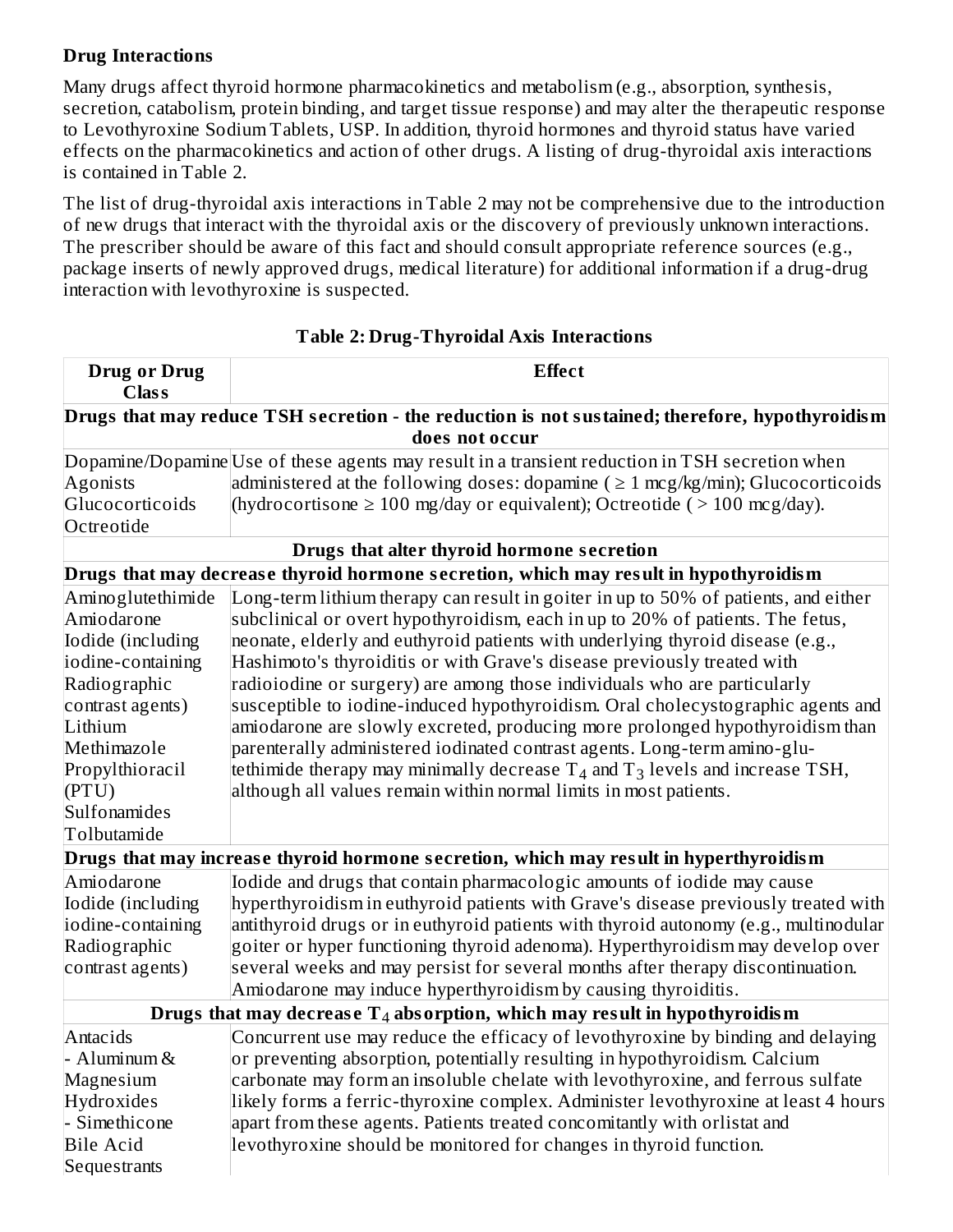| - Cholestyramine                                                               |                                                                                                                                                  |  |  |  |  |
|--------------------------------------------------------------------------------|--------------------------------------------------------------------------------------------------------------------------------------------------|--|--|--|--|
| - Colestipol                                                                   |                                                                                                                                                  |  |  |  |  |
| Calcium Carbonate                                                              |                                                                                                                                                  |  |  |  |  |
| <b>Cation Exchange</b>                                                         |                                                                                                                                                  |  |  |  |  |
| Resins                                                                         |                                                                                                                                                  |  |  |  |  |
| - Kayexalate                                                                   |                                                                                                                                                  |  |  |  |  |
| Ferrous Sulfate                                                                |                                                                                                                                                  |  |  |  |  |
| Orlistat                                                                       |                                                                                                                                                  |  |  |  |  |
| Sucralfate                                                                     |                                                                                                                                                  |  |  |  |  |
|                                                                                | Drugs that may alter $T_4$ and $T_3$ serum transport - but $FT_4$ concentration remains normal; and,<br>therefore, the patient remains euthyroid |  |  |  |  |
| <b>Drugs that may</b>                                                          | Drugs that may decrease serum TBG concentration                                                                                                  |  |  |  |  |
| increase serum                                                                 |                                                                                                                                                  |  |  |  |  |
| <b>TBG concentration</b>                                                       |                                                                                                                                                  |  |  |  |  |
| Clofibrate                                                                     | Androgens / Anabolic Steroids                                                                                                                    |  |  |  |  |
| Estrogen-containing                                                            | Asparaginase                                                                                                                                     |  |  |  |  |
| oral contraceptives                                                            | Glucocorticoids                                                                                                                                  |  |  |  |  |
| Estrogens (oral)                                                               | Slow-Release Nicotinic Acid                                                                                                                      |  |  |  |  |
| Heroin / Methadone                                                             |                                                                                                                                                  |  |  |  |  |
| 5-Fluorouracil                                                                 |                                                                                                                                                  |  |  |  |  |
| Mitotane                                                                       |                                                                                                                                                  |  |  |  |  |
| Tamoxifen                                                                      |                                                                                                                                                  |  |  |  |  |
|                                                                                | Drugs that may cause protein-binding site displacement                                                                                           |  |  |  |  |
| Furosemide $( > 80$                                                            | Administration of these agents with levothyroxine results in an initial transient                                                                |  |  |  |  |
| mg IV)                                                                         | increase in FT <sub>4</sub> . Continued administration results in a decrease in serum $T_4$ and                                                  |  |  |  |  |
| Heparin                                                                        | normal $FT_4$ and TSH concentrations and, therefore, patients are clinically                                                                     |  |  |  |  |
| Hydantoins                                                                     | euthyroid. Salicylates inhibit binding of $T_4$ and $T_3$ to TBG and transthyretin. An                                                           |  |  |  |  |
| Non Steroidal Anti-                                                            | initial increase in serum $FT_4$ , is followed by return of $FT_4$ to normal levels with                                                         |  |  |  |  |
| Inflammatory Drugs                                                             | sustained therapeutic serum salicylate concentrations, although total- $T_4$ levels may                                                          |  |  |  |  |
| - Fenamates                                                                    | decrease by as much as 30%.                                                                                                                      |  |  |  |  |
| - Phenylbutazone                                                               |                                                                                                                                                  |  |  |  |  |
| Salicylates $(2)$                                                              |                                                                                                                                                  |  |  |  |  |
| $g$ /day)                                                                      |                                                                                                                                                  |  |  |  |  |
|                                                                                | Drugs that may alter $T_4$ and $T_3$ metabolism                                                                                                  |  |  |  |  |
| Drugs that may increase hepatic metabolism, which may result in hypothyroidism |                                                                                                                                                  |  |  |  |  |
| Carbamazepine                                                                  | Stimulation of hepatic microsomal drug-metabolizing enzyme activity may cause                                                                    |  |  |  |  |
| Hydantoins                                                                     | increased hepatic degradation of levothyroxine, resulting in increased                                                                           |  |  |  |  |
| Phenobarbital                                                                  | Ievothyroxine requirements. Phenytoin and carbamazepine reduce serum protein                                                                     |  |  |  |  |
| Rifampin                                                                       | binding of levothyroxine, and total- and free- $T_4$ may be reduced by 20% to 40%,                                                               |  |  |  |  |
|                                                                                | but most patients have normal serum TSH levels and are clinically euthyroid.                                                                     |  |  |  |  |
|                                                                                | Drugs that may decrease $T_4$ 5' - deiodinase activity                                                                                           |  |  |  |  |
| Amiodarone                                                                     | Administration of these enzyme inhibitors decrease the peripheral conversion of                                                                  |  |  |  |  |
| Beta-adrenergic                                                                | $T_4$ to $T_3$ , leading to decreased $T_3$ levels. However, serum $T_4$ levels are usually                                                      |  |  |  |  |
| antagonists                                                                    | normal but may occasionally be slightly increased. In patients treated with large                                                                |  |  |  |  |
| - (e.g., Propranolol                                                           | doses of propranolol ( $>$ 160 mg/day), T <sub>3</sub> and T <sub>4</sub> levels change slightly, TSH                                            |  |  |  |  |
| $> 160$ mg/day)                                                                | levels remain normal, and patients are clinically euthyroid. It should be noted that                                                             |  |  |  |  |
| Glucocorticoids                                                                | actions of particular beta-adrenergic antagonists may be impaired when the                                                                       |  |  |  |  |
| $-(e.g.,$                                                                      | hypothyroid patient is converted to the euthyroid state. Short-term administration                                                               |  |  |  |  |
| Dexamethasone $\geq 4$                                                         | of large doses of glucocorticoids may decrease serum $T_3$ concentrations by 30%                                                                 |  |  |  |  |
| mg/day)                                                                        | with minimal change in serum $T_4$ levels. However, long-term glucocorticoid                                                                     |  |  |  |  |
| Propylthiouracil                                                               | therapy may result in slightly decreased $T_3$ and $T_4$ levels due to decreased TBG                                                             |  |  |  |  |
| (PTU)                                                                          | production (see above).                                                                                                                          |  |  |  |  |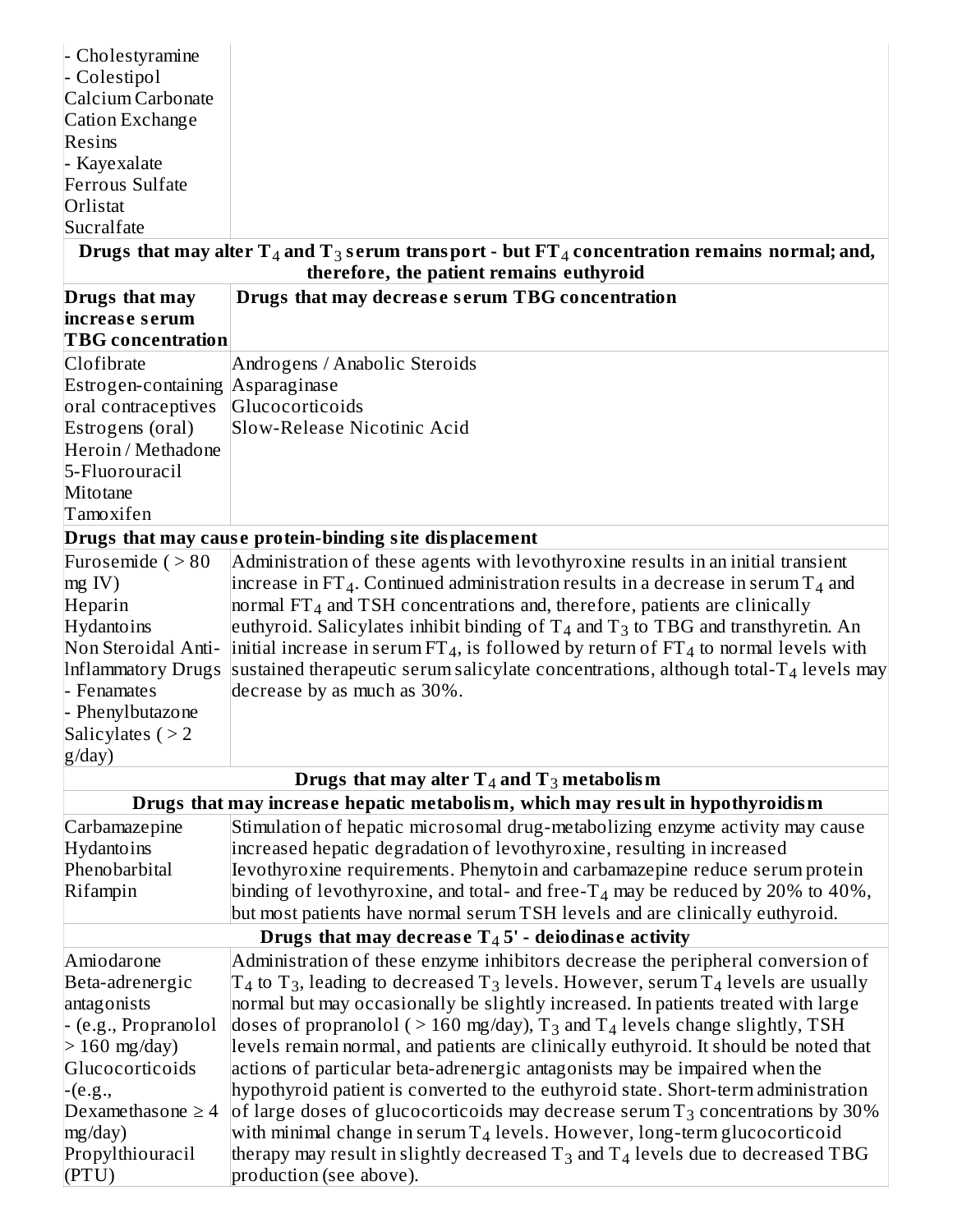| <b>Miscellaneous</b>                                                                                                                                                        |                                                                                                                                                                                                                                                                                                                                                                                                                                                                                                                              |  |  |  |
|-----------------------------------------------------------------------------------------------------------------------------------------------------------------------------|------------------------------------------------------------------------------------------------------------------------------------------------------------------------------------------------------------------------------------------------------------------------------------------------------------------------------------------------------------------------------------------------------------------------------------------------------------------------------------------------------------------------------|--|--|--|
| Anticoagulants<br>(oral)<br>Coumarin<br>Derivatives<br>- Indandione<br>Derivatives                                                                                          | Thyroid hormones appear to increase the catabolism of vitamin K-dependent<br>clotting factors, thereby increasing the anticoagulant activity of oral<br>anticoagulants. Concomitant use of these agents impairs the compensatory<br>increases in clotting factor synthesis. Prothrombin time should be carefully<br>monitored in patients taking levothyroxine and oral anticoagulants and the dose of<br>anticoagulant therapy adjusted accordingly.                                                                        |  |  |  |
| Antidepressants<br>Tricyclics (e.g.,<br>Amitriptyline)<br>Tetracyclics (e.g.,<br>Maprotiline)<br>Selective<br>Serotonin Reuptake<br>Inhibitors (SSRIs;<br>e.g., Sertraline) | Concurrent use of tri/tetracyclic antidepressants and levothyroxine may increase<br>the therapeutic and toxic effects of both drugs, possibly due to increased receptor<br>sensitivity to catecholamines. Toxic effects may include increased risk of cardiac<br>arrhythmias and CNS stimulation; onset of action of tricyclics may be accelerated.<br>Administration of sertraline in patients stabilized on levothyroxine may result in<br>increased levothyroxine requirements.                                           |  |  |  |
| Antidiabetic Agents<br><b>Biguanides</b><br>Meglitinides<br>Sulfonylureas<br>Thiazolidediones<br>Insulin                                                                    | Addition of levothyroxine to antidiabetic or insulin therapy may result in increased<br>antidiabetic agent or insulin requirements. Careful monitoring of diabetic control<br>is recommended, especially when thyroid therapy is started, changed, or<br>discontinued.                                                                                                                                                                                                                                                       |  |  |  |
| Cardiac Glycosides                                                                                                                                                          | Serum digitalis glycoside levels may be reduced in hyperthyroidism or when the<br>hypothyroid patient is converted to the euthyroid state. Therapeutic effect of<br>digitalis glycosides may be reduced.                                                                                                                                                                                                                                                                                                                     |  |  |  |
| Cytokines<br>Interferon- $\alpha$<br>Interleukin-2                                                                                                                          | Therapy with interferon- $\alpha$ has been associated with the development of antithyroid<br>microsomal antibodies in 20% of patients and some have transient hypothyroidism,<br>hyperthyroidism, or both. Patients who have antithyroid antibodies before<br>treatment are at higher risk for thyroid dysfunction during treatment. Interleukin-2<br>has been associated with transient painless thyroiditis in 20% of patients.<br>Interferon- $\beta$ and - $\gamma$ have not been reported to cause thyroid dysfunction. |  |  |  |
| Growth Hormones<br>Somatrem<br>Somatropin                                                                                                                                   | Excessive use of thyroid hormones with growth hormones may accelerate<br>epiphyseal closure. However, untreated hypothyroidism may interfere with<br>growth response to growth hormone.                                                                                                                                                                                                                                                                                                                                      |  |  |  |
| Ketamine                                                                                                                                                                    | Concurrent use may produce marked hypertension and tachycardia; cautious<br>administration to patients receiving thyroid hormone therapy is recommended.                                                                                                                                                                                                                                                                                                                                                                     |  |  |  |
| Methylxanthine<br>Bronchodilators<br>(e.g.,<br>Theophylline)                                                                                                                | Decreased theophylline clearance may occur in hypothyroid patients; clearance<br>returns to normal when the euthyroid state is achieved.                                                                                                                                                                                                                                                                                                                                                                                     |  |  |  |
| Radiographic<br>Agents                                                                                                                                                      | Thyroid hormones may reduce the uptake of $^{123}$ I, $^{131}$ I, and $^{99\mathrm{m}}$ Tc.                                                                                                                                                                                                                                                                                                                                                                                                                                  |  |  |  |
| Sympathomimetics                                                                                                                                                            | Concurrent use may increase the effects of sympathomimetics or thyroid hormone.<br>Thyroid hormones may increase the risk of coronary insufficiency when<br>sympathomimetic agents are administered to patients with coronary artery disease.                                                                                                                                                                                                                                                                                |  |  |  |
| Chloral Hydrate<br>Diazepam<br>Ethionamide<br>Lovastatin<br>Metoclopramide<br>6-Mercaptopurine<br>Nitroprusside                                                             | These agents have been associated with thyroid hormone and/or TSH level<br>alterations by various mechanisms.                                                                                                                                                                                                                                                                                                                                                                                                                |  |  |  |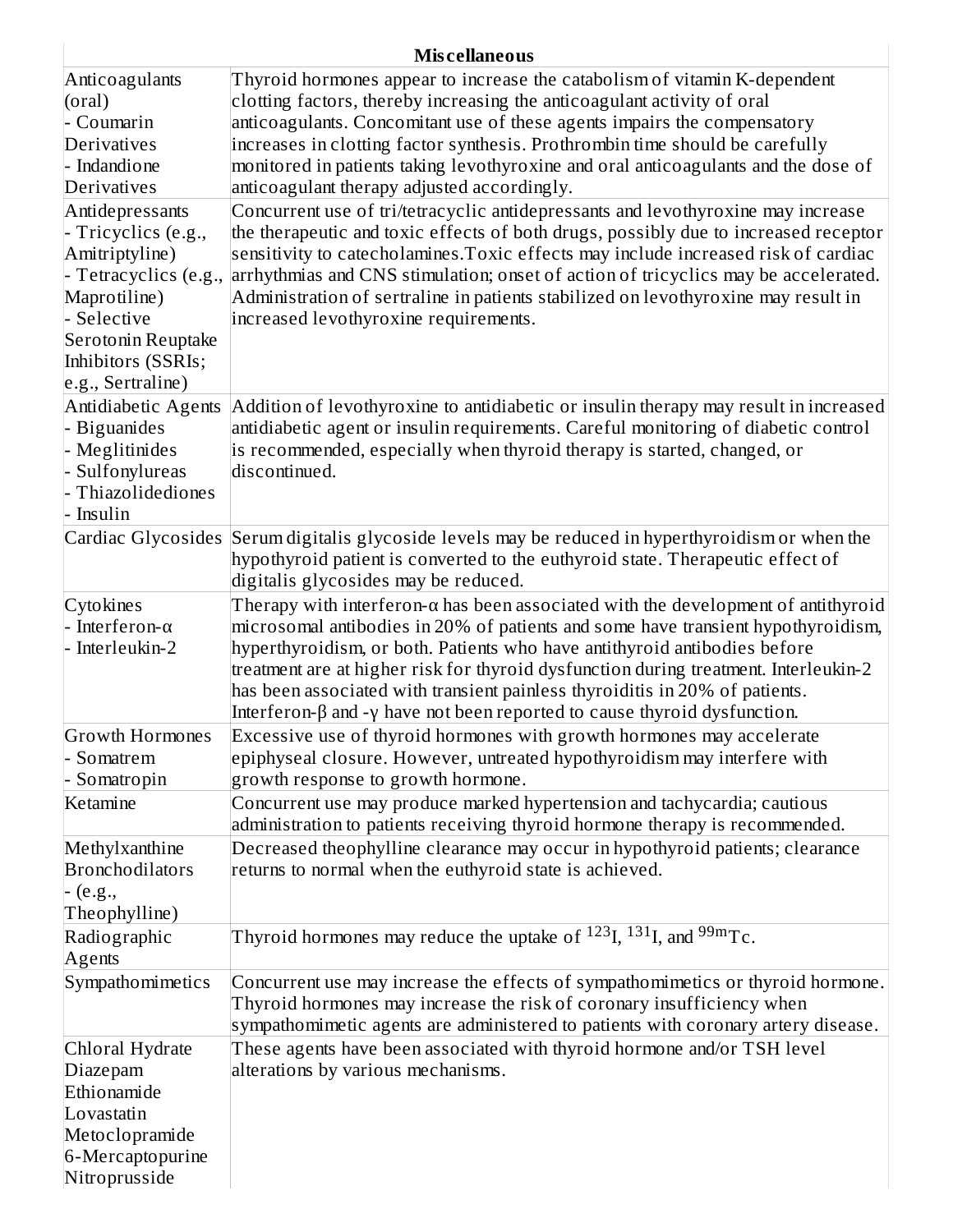| Para-aminosalicylate |  |
|----------------------|--|
| sodium               |  |
| Perphenazine         |  |
| Resorcinol           |  |
| (excessive topical   |  |
| use)                 |  |
| Thiazide Diuretics   |  |

Oral anticoagulants - Levothyroxine increases the response to oral anticoagulant therapy. Therefore, a decrease in the dose of anticoagulant may be warranted with correction of the hypothyroid state or when the Levothyroxine Sodium Tablets, USP dose is increased. Prothrombin time should be closely monitored to permit appropriate and timely dosage adjustments (see **Table 2**).

Digitalis glycosides - The therapeutic effects of digitalis glycosides may be reduced by levothyroxine. Serum digitalis glycoside levels may be decreased when a hypothyroid patient becomes euthyroid, necessitating an increase in the dose of digitalis glycosides (see **Table 2**).

#### **Drug-Food Interactions**

Consumption of certain foods may affect levothyroxine absorption thereby necessitating adjustments in dosing. Soybean flour (infant formula), cotton seed meal, walnuts, and dietary fiber may bind and decrease the absorption of levothyroxine sodium from the GI tract.

## **Drug-Laboratory Test Interactions**

Changes in TBG concentration must be considered when interpreting  $T_4$  and  $T_3$  values, which necessitates measurement and evaluation of unbound (free) hormone and/or determination of the free  $\rm{T}_4$ index (FT<sub>4</sub>I). Pregnancy, infectious hepatitis, estrogens, estrogen-containing oral contraceptives, and acute intermittent porphyria increase TBG concentrations. Decreases in TBG concentrations are observed in nephrosis, severe hypoproteinemia, severe liver disease, acromegaly, and after androgen or corticosteroid therapy (see also **Table 2**). Familial hyper- or hypo-thyroxine binding globulinemias have been described, with the incidence of TBG deficiency approximating 1 in 9000.

## **Carcinogenesis, Mutagenesis, and Impairment of Fertility**

Animal studies have not been performed to evaluate the carcinogenic potential, mutagenic potential or effects on fertility of levothyroxine. The synthetic  $T_4$  in Levothyroxine Sodium Tablets, USP is identical to that produced naturally by the human thyroid gland. Although there has been a reported association between prolonged thyroid hormone therapy and breast cancer, this has not been confirmed. Patients receiving Levothyroxine Sodium Tablets, USP for appropriate clinical indications should be titrated to the lowest effective replacement dose.

## **Pregnancy - Category A**

Studies in women taking levothyroxine sodium during pregnancy have not shown an increased risk of congenital abnormalities. Therefore, the possibility of fetal harm appears remote. Levothyroxine Sodium Tablets, USP should not be discontinued during pregnancy and hypothyroidism diagnosed during pregnancy should be promptly treated.

Hypothyroidism during pregnancy is associated with a higher rate of complications, including spontaneous abortion, pre-eclampsia, stillbirth and premature delivery. Maternal hypothyroidism may have an adverse effect on fetal and childhood growth and development. During pregnancy, serum T $_{\rm 4}$ levels may decrease and serum TSH levels increase to values outside the normal range. Since elevations in serum TSH may occur as early as 4 weeks gestation, pregnant women taking Levothyroxine Sodium Tablets, USP should have their TSH measured during each trimester. An elevated serum TSH level should be corrected by an increase in the dose of Levothyroxine Sodium Tablets, USP. Since postpartum TSH levels are similar to preconception values, the Levothyroxine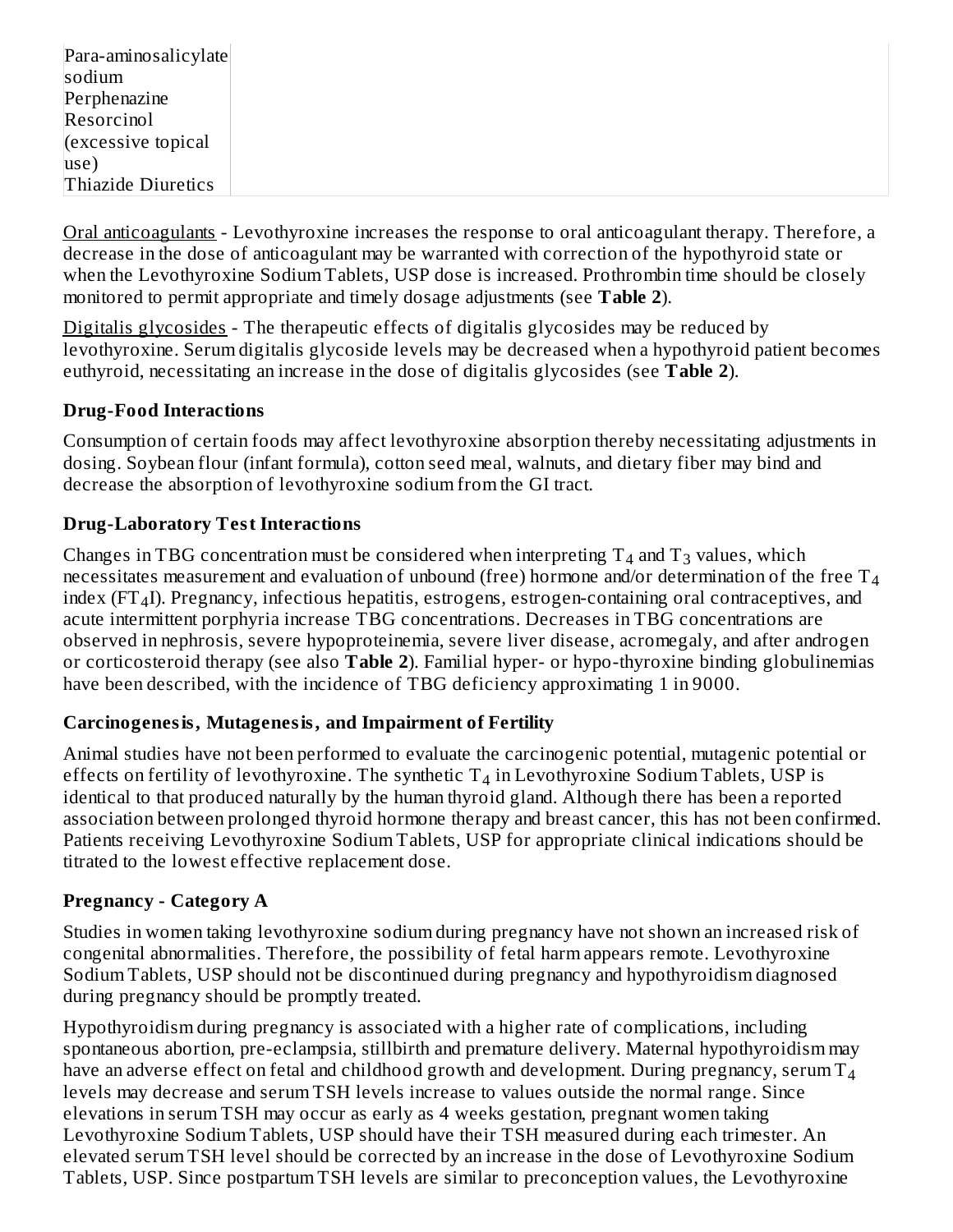Sodium Tablets, USP dosage should return to the pre-pregnancy dose immediately after delivery. A serum TSH level should be obtained 6-8 weeks postpartum.

Thyroid hormones cross the placental barrier to some extent as evidenced by levels in cord blood of athyroceotic fetuses being approximately one third maternal levels. Transfer of thyroid hormone from the mother to the fetus, however, may not be adequate to prevent *in utero,* hypothyroidism.

#### **Nursing Mothers**

Although thyroid hormones are excreted only minimally in human milk, caution should be exercised when Levothyroxine Sodium Tablets, USP is administered to a nursing woman. However, adequate replacement doses of levothyroxine are generally needed to maintain normal lactation.

## **Pediatric Us e**

General

The goal of treatment in pediatric patients with hypothyroidism is to achieve and maintain normal intellectual and physical growth and development.

The initial dose of levothyroxine varies with age and body weight (see **DOSAGE AND ADMINISTRATION**, **Table 3**). Dosing adjustments are based on an assessment of the individual patient's clinical and laboratory parameters (see **PRECAUTIONS, Laboratory Tests**).

In children in whom a diagnosis of permanent hypothyroidism has not been established, it is recommended that levothyroxine administration be discontinued for a 30-day trial period, but only after the child is at least 3 years of age. Serum  $T_{4}$  and TSH levels should then be obtained. If the  $T_{4}$  is low and the TSH high, the diagnosis of permanent hypothyroidism is established, and levothyroxine therapy should be reinstituted. If the  $T_{4}$  and TSH levels are normal, euthyroidism may be assumed and, therefore, the hypothyroidism can be considered to have been transient. In this instance, however, the physician should carefully monitor the child and repeat the thyroid function tests if any signs or symptoms of hypothyroidism develop. In this setting, the clinician should have a high index of suspicion of relapse. If the results of the levothyroxine withdrawal test are inconclusive, careful follow-up and subsequent testing will be necessary.

Since some more severely affected children may become clinically hypothyroid when treatment is discontinued for 30 days, an alternate approach is to reduce the replacement dose of levothyroxine by half during the 30-day trial period. If, after 30 days, the serum TSH is elevated above 20 mU/L, the diagnosis of permanent hypothyroidism is confirmed, and full replacement therapy should be resumed. However, if the serum TSH has not risen to greater than 20 mU/L, levothyroxine treatment should be discontinued for another 30-day trial period followed by repeat serum  $\mathrm{T}_4$  and  $\mathrm{TSH.}$ 

The presence of concomitant medical conditions should be considered in certain clinical circumstances and, if present, appropriately treated (see **PRECAUTIONS**).

#### Congenital Hypothyroidism (see **PRECAUTIONS, Laboratory Tests** and **DOSAGE AND ADMINISTRATION**)

Rapid restoration of normal serum  $\texttt{T}_4$  concentrations is essential for preventing the adverse effects of congenital hypothyroidism on intellectual development as well as on overall physical growth and maturation. Therefore, Levothyroxine Sodium Tablets, USP therapy should be initiated immediately upon diagnosis and is generally continued for life.

During the first 2 weeks of Levothyroxine Sodium Tablets, USP therapy, infants should be closely monitored for cardiac overload, arrhythmias, and aspiration from avid suckling.

The patient should be monitored closely to avoid undertreatment or overtreatment. Undertreatment may have deleterious effects on intellectual development and linear growth. Overtreatment has been associated with craniosynostosis in infants, and may adversely affect the tempo of brain maturation and accelerate the bone age with resultant premature closure of the epiphyses and compromised adult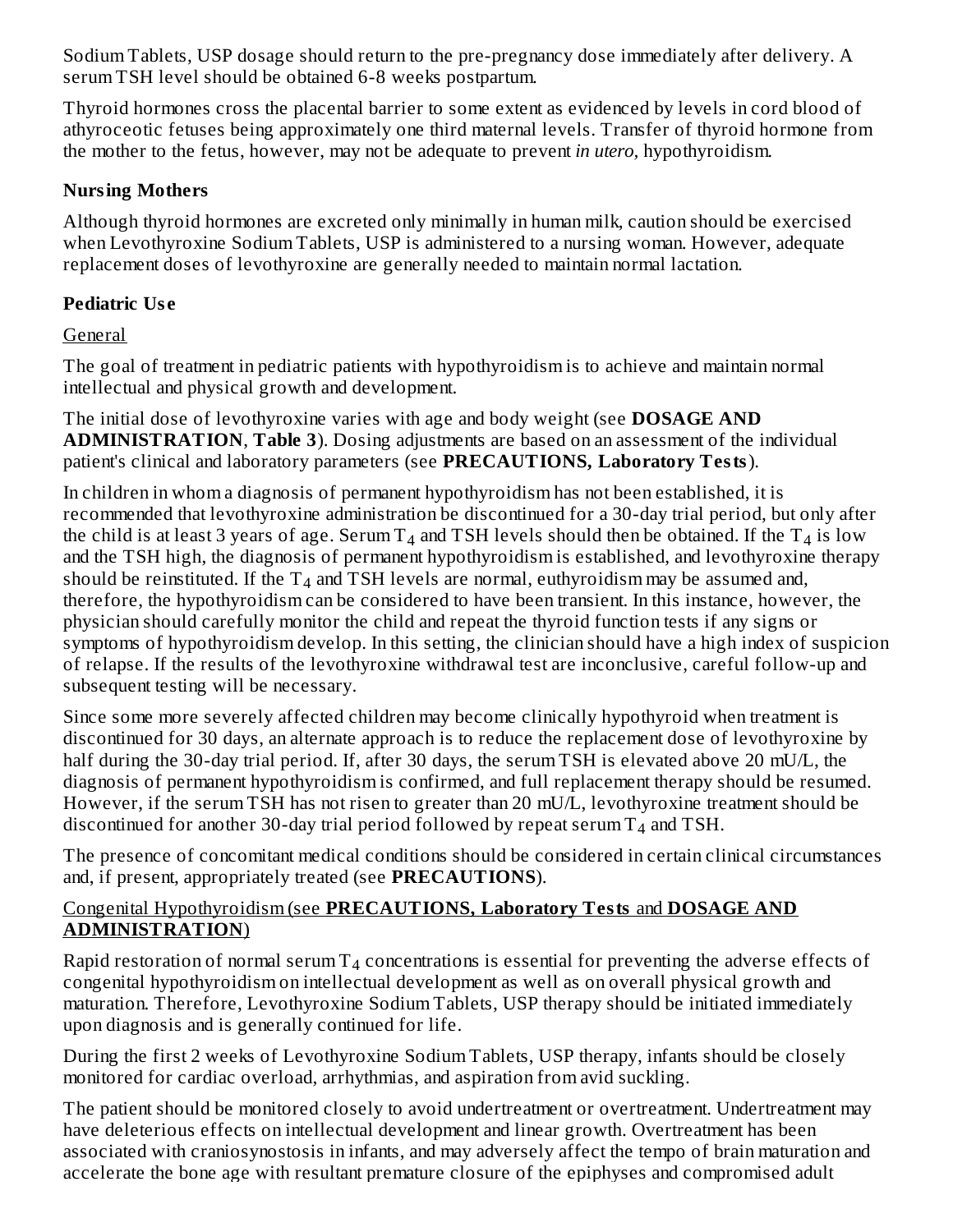stature.

#### Acquired Hypothyroidism in Pediatric Patients

The patient should be monitored closely to avoid undertreatment and overtreatment. Undertreatment may result in poor school performance due to impaired concentration and slowed mentation and in reduced adult height. Overtreatment may accelerate the bone age and result in premature epiphyseal closure and compromised adult stature.

Treated children may manifest a period of catch-up growth, which may be adequate in some cases to normalize adult height. In children with severe or prolonged hypothyroidism, catch-up growth may not be adequate to normalize adult height.

## **Geriatric Us e**

Because of the increased prevalence of cardiovascular disease among the elderly, levothyroxine therapy should not be initiated at the full replacement dose (see **WARNINGS, PRECAUTIONS** and **DOSAGE AND ADMINISTRATION**).

## **ADVERSE REACTIONS**

Adverse reactions associated with levothyroxine therapy are primarily those of hyperthyroidism due to therapeutic overdosage (see **PRECAUTIONS** and **OVERDOSAGE**). They include the following:

*General:* fatigue, increased appetite, weight loss, heat intolerance, fever, excessive sweating;

*Central nervous system:* headache, hyperactivity, nervousness, anxiety, irritability, emotional lability, insomnia;

*Musculoskeletal:* tremors, muscle weakness;

*Cardiovascular:* palpitations, tachycardia, arrhythmias, increased pulse and blood pressure, heart failure, angina, myocardial infarction, cardiac arrest;

*Respiratory:* dyspnea;

*Gastrointestinal:* diarrhea, vomiting, abdominal cramps and elevation in liver function tests;

*Dermatologic:* hair loss; flushing;

*Endocrine:* decreased bone mineral density;

*Reproductive:* menstrual irregularities, impaired fertility.

Pseudotumor cerebri and slipped capital femoral epiphysis have been reported in children receiving levothyroxine therapy. Overtreatment may result in craniosynostosis in infants and premature closure of the epiphyses in children with resultant compromised height.

Seizures have been reported rarely with the institution of levothyroxine therapy.

Inadequate levothyroxine dosage will produce or fail to ameliorate the signs and symptoms of hypothyroidism.

Hypersensitivity reactions to inactive ingredients have occurred in patients treated with thyroid hormone products. These include urticaria, pruritus, skin rash, flushing, angioedema, various Gl symptoms (abdominal pain, nausea, vomiting and diarrhea), fever, arthralgia, serum sickness and wheezing. Hypersensitivity to levothyroxine itself is not known to occur.

# **OVERDOSAGE**

The signs and symptoms of overdosage are those of hyperthyroidism (see **PRECAUTIONS** and **ADVERSE REACTIONS**). In addition, confusion and disorientation may occur. Cerebral embolism,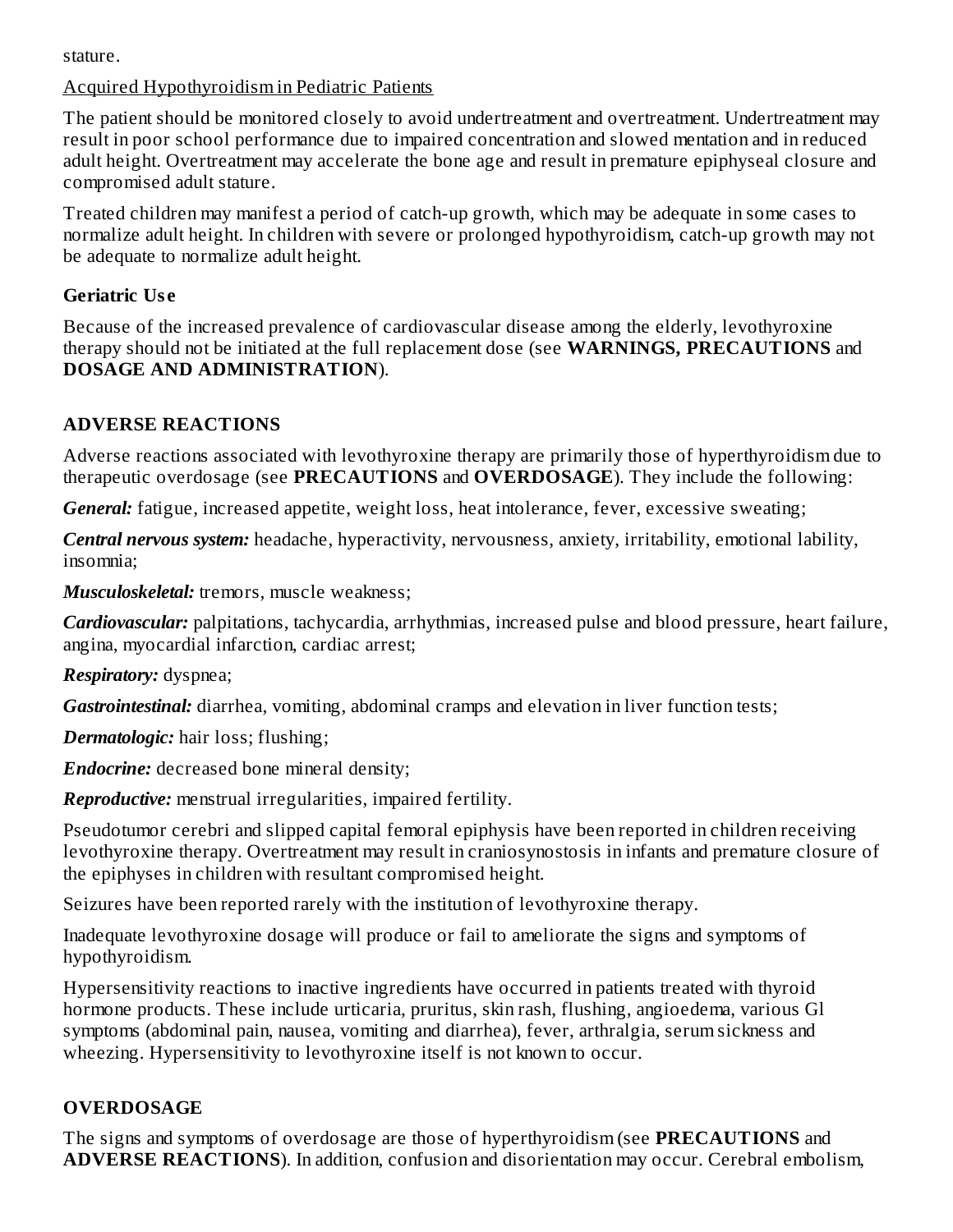shock, coma, and death have been reported. Seizures have occurred in a child ingesting 18 mg of levothyroxine. Symptoms may not necessarily be evident or may not appear until several days after ingestion of levothyroxine sodium.

## **Treatment of Overdosage**

Levothyroxine sodium should be reduced in dose or temporarily discontinued if signs or symptoms of overdosage occur.

**Acute Massive Overdosage** - This may be a life-threatening emergency, therefore, symptomatic and supportive therapy should be instituted immediately. If not contraindicated (e.g., by seizures, coma, or loss of the gag reflex), the stomach should be emptied by emesis or gastric lavage to decrease gastrointestinal absorption. Activated charcoal or cholestyramine may also be used to decrease absorption. Central and peripheral increased sympathetic activity may be treated by administering βreceptor antagonists, e.g., propranolol, provided there are no medical contraindications to their use. Provide respiratory support as needed; control congestive heart failure and arrhythmia; control fever, hypoglycemia, and fluid loss as necessary. Large doses of antithyroid drugs (e.g., methimazole or propylthiouracil) followed in one to two hours by large doses of iodine may be given to inhibit synthesis and release of thyroid hormones. Glucocorticoids may be given to inhibit the conversion of  $T_{\rm 4}$  to  $T_{\rm 3}$ . Plasmapheresis, charcoal hemoperfusion and exchange transfusion have been reserved for cases in which continued clinical deterioration occurs despite conventional therapy. Because T $_4$  is highly protein bound, very little drug will be removed by dialysis.

# **DOSAGE AND ADMINISTRATION**

## **General Principles:**

The goal of replacement therapy is to achieve and maintain a clinical and biochemical euthyroid state. The goal of suppressive therapy is to inhibit growth and/or function of abnormal thyroid tissue. The dose of Levothyroxine Sodium Tablets, USP that is adequate to achieve these goals depends on a variety of factors including the patient's age, body weight, cardiovascular status, concomitant medical conditions, including pregnancy, concomitant medications, and the specific nature of the condition being treated (see **WARNINGS** and **PRECAUTIONS**). Hence, the following recommendations serve only as dosing guidelines. Dosing must be individualized and adjustments made based on periodic assessment of the patient's clinical response and laboratory parameters (see **PRECAUTIONS, Laboratory Tests**).

Levothyroxine Sodium Tablets, USP should be taken in the morning on an empty stomach, at least onehalf hour to one hour before any food is eaten. Levothyroxine Sodium Tablets, USP should be taken at least 4 hours apart from drugs that are known to interfere with its absorption (see **PRECAUTIONS, Drug Interactions**).

Due to the long half-life of levothyroxine, the peak therapeutic effect at a given dose of levothyroxine sodium may not be attained for 4-6 weeks.

Caution should be exercised when administering Levothyroxine Sodium Tablets, USP to patients with underlying cardiovascular disease, to the elderly, and to those with concomitant adrenal insufficiency (see **PRECAUTIONS**).

## **Specific Patient Populations:**

## Hypothyroidism in Adults and in Children in Whom Growth and Puberty are Complete (see **WARNINGS** and **PRECAUTIONS, Laboratory Tests**).

Therapy may begin at full replacement doses in otherwise healthy individuals less than 50 years old and in those older than 50 years who have been recently treated for hyperthyroidism or who have been hypothyroid for only a short time (such as a few months). The average full replacement dose of levothyroxine sodium is approximately 1.7 mcg/kg/day (e.g., **100-125 mcg/day** for a 70 kg adult). Older patients may require less than 1 mcg/kg/day. Levothyroxine sodium doses greater than 200 mcg/day are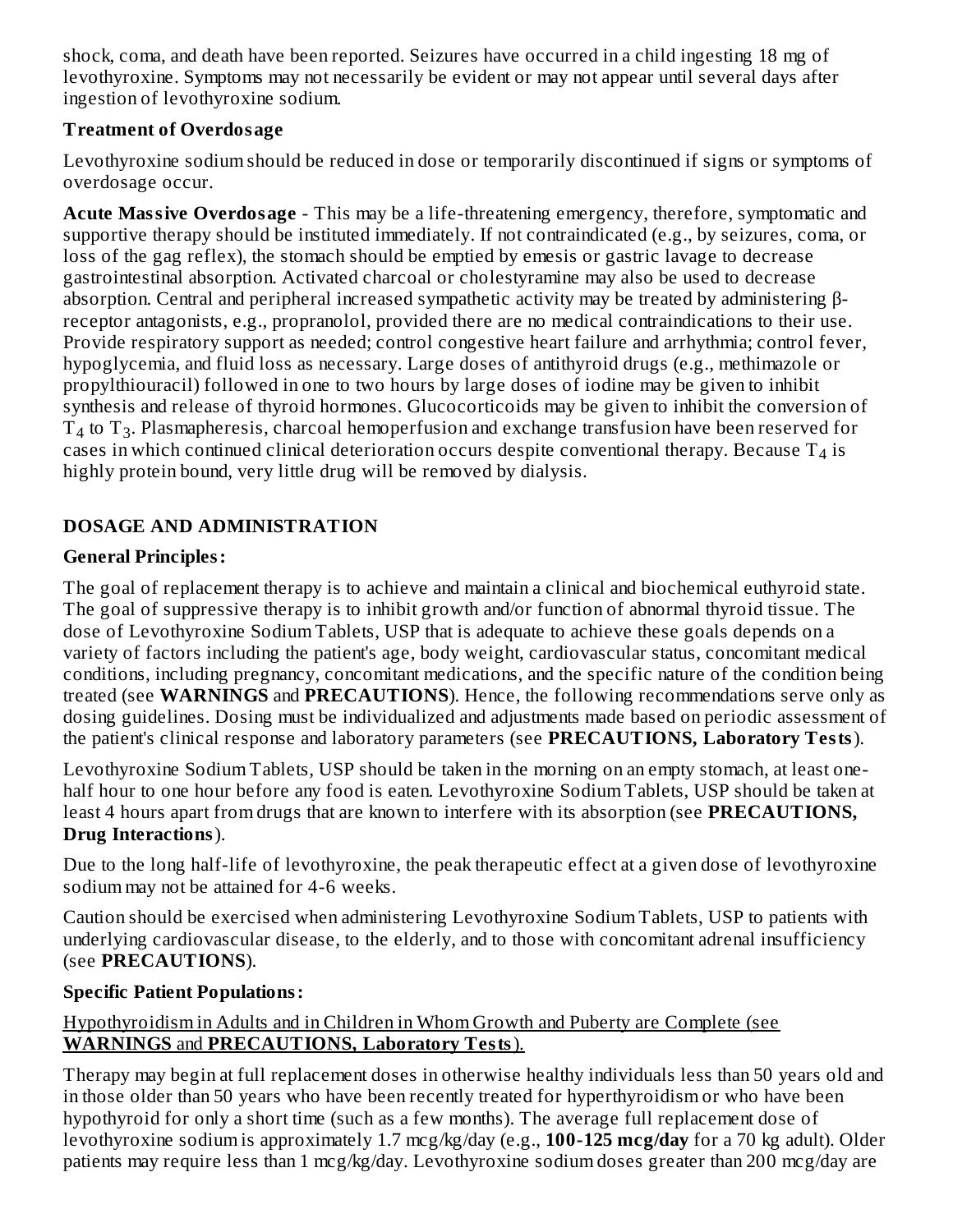seldom required. An inadequate response to daily doses  $\geq$  300 mcg/day is rare and may indicate poor compliance, malabsorption, and/or drug interactions.

For most patients older than 50 years or for patients under 50 years of age with underlying cardiac disease, an initial starting dose of **25-50 mcg/day** of levothyroxine sodium is recommended, with gradual increments in dose at 6-8 week intervals, as needed. The recommended starting dose of levothyroxine sodium in elderly patients with cardiac disease is **12.5-25 mcg/day**, with gradual dose increments at 4-6 week intervals. The levothyroxine sodium dose is generally adjusted in 12.5-25 mcg increments until the patient with primary hypothyroidism is clinically euthyroid and the serum TSH has normalized.

In patients with severe hypothyroidism, the recommended initial levothyroxine sodium dose is **12.5-25 mcg/day** with increases of 25 mcg/day every 2-4 weeks, accompanied by clinical and laboratory assessment, until the TSH level is normalized.

In patients with secondary (pituitary) or tertiary (hypothalamic) hypothyroidism, the levothyroxine sodium dose should be titrated until the patient is clinically euthyroid and the serum free-T $_{\rm 4}$  level is restored to the upper half of the normal range.

#### Pediatric Dosage - Congenital or Acquired Hypothyroidism (see **PRECAUTIONS, Laboratory Tests**)

#### *General Principles*

In general, levothyroxine therapy should be instituted at full replacement doses as soon as possible. Delays in diagnosis and institution of therapy may have deleterious effects on the child's intellectual and physical growth and development.

Undertreatment and overtreatment should be avoided (see **PRECAUTIONS, Pediatric Us e**).

Levothyroxine Sodium Tablets, USP may be administered to infants and children who cannot swallow intact tablets by crushing the tablet and suspending the freshly crushed tablet in a small amount (5-10 mL or 1-2 teaspoons) of water. This suspension can be administered by spoon or dropper. **DO NOT STORE THE SUSPENSION.** Foods that decrease absorption of levothyroxine, such as soybean infant formula, should not be used for administering levothyroxine sodium tablets. (see **PRECAUTIONS, Drug-Food Interactions**).

#### *Newborns*

The recommended starting dose of levothyroxine sodium in newborn infants is **10-15 mcg/kg/day**. A lower starting dose (e.g., 25 mcg/day) should be considered in infants at risk for cardiac failure, and the dose should be increased in 4-6 weeks as needed based on clinical and laboratory response to treatment. In infants with very low (< 5 mcg/dL) or undetectable serum T<sub>4</sub> concentrations, the recommended initial starting dose is **50 mcg/day** of levothyroxine sodium.

## *Infants and Children*

Levothyroxine therapy is usually initiated at full replacement doses, with the recommended dose per body weight decreasing with age (see **TABLE 3**). However, in children with chronic or severe hypothyroidism, an initial dose of **25 mcg/day** of levothyroxine sodium is recommended with increments of 25 mcg every 2-4 weeks until the desired effect is achieved.

Hyperactivity in an older child can be minimized if the starting dose is one-fourth of the recommended full replacement dose, and the dose is then increased on a weekly basis by an amount equal to one-fourth the full-recommended replacement dose until the full recommended replacement dose is reached.

| Table 3: Levothyroxine Sodium Dosing Guidelines for Pediatric Hypothyroidism |                                            |  |  |  |
|------------------------------------------------------------------------------|--------------------------------------------|--|--|--|
| <b>AGE</b>                                                                   | Daily Dose Per Kg Body Weight <sup>a</sup> |  |  |  |
| 0-3 months                                                                   | $10-15$ mcg/kg/day                         |  |  |  |
| 3-6 months                                                                   | $8-10$ mcg/kg/day                          |  |  |  |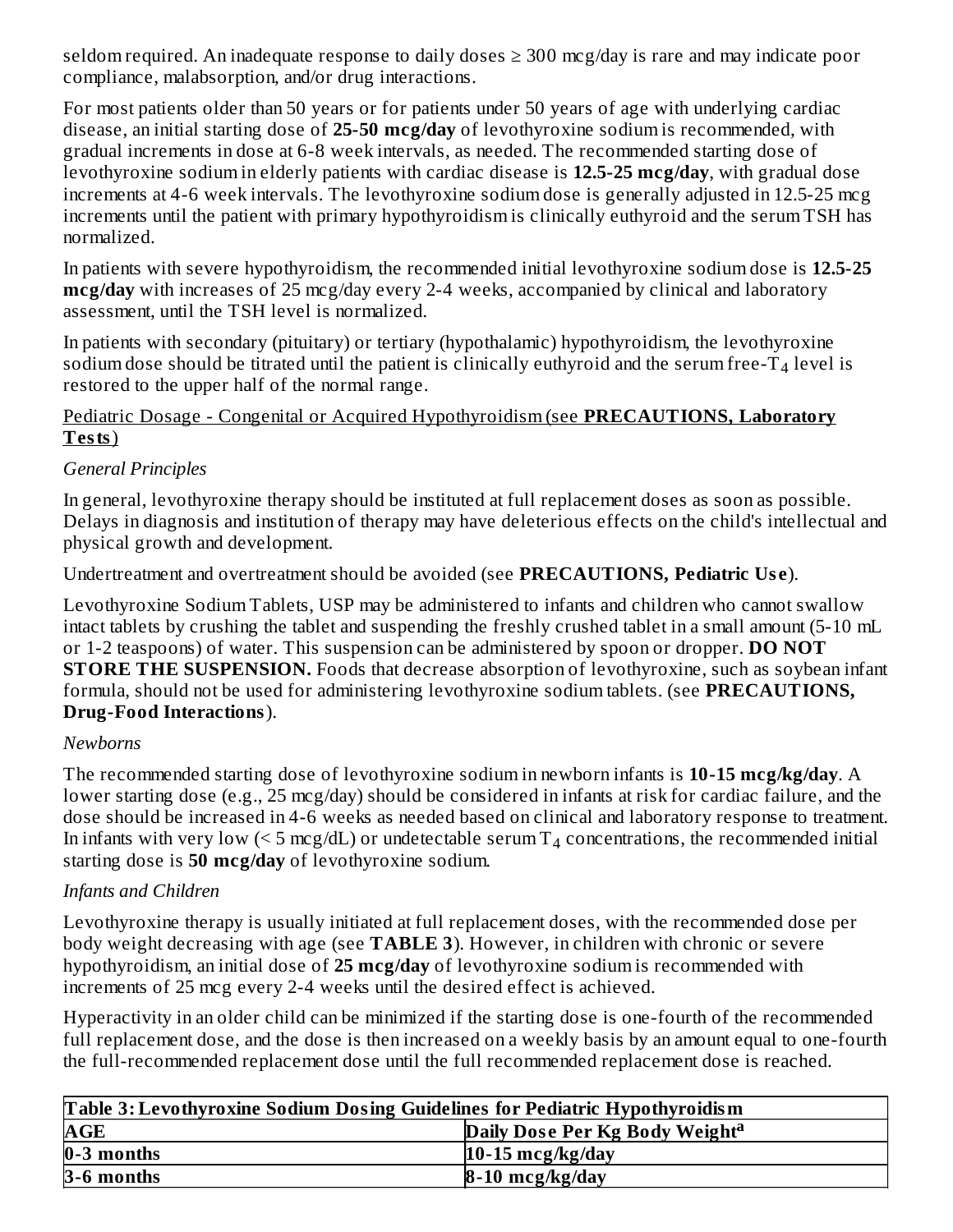| 6-12 months                                                                              | $6-8 \text{ mcg/kg/day}$ |  |  |  |  |
|------------------------------------------------------------------------------------------|--------------------------|--|--|--|--|
| $1-5$ years                                                                              | $5-6$ mcg/kg/day         |  |  |  |  |
| 6-12 years                                                                               | $4-5$ mcg/kg/day         |  |  |  |  |
| $>12$ years but growth and puberty incomplete                                            | $2-3$ mcg/kg/day         |  |  |  |  |
| <b>Growth and puberty complete</b><br>$1.7 \text{ mcg/kg/day}$                           |                          |  |  |  |  |
| a. The dose should be adjusted based on clinical response and laboratory parameters (see |                          |  |  |  |  |
| <b>PRECAUTIONS, Laboratory Tests and Pediatric Use).</b>                                 |                          |  |  |  |  |

*Pregnancy-* Pregnancy may increase levothyroxine requirements (see **PREGNANCY**).

*Subclinical Hypothyroidism-* If this condition is treated, a lower levothyroxine sodium dose (e.g., **1 mcg/kg/day**) than that used for full replacement may be adequate to normalize the serum TSH level. Patients who are not treated should be monitored yearly for changes in clinical status and thyroid laboratory parameters.

*TSH Suppression in Well-differentiated Thyroid Cancer and Thyroid Nodules-* The target level for TSH suppression in these conditions has not been established with controlled studies. In addition, the efficacy of TSH suppression for benign nodular disease is controversial. Therefore, the dose of Levothyroxine Sodium Tablets, USP used for TSH suppression should be individualized based on the specific disease and the patient being treated.

In the treatment of well differentiated (papillary and follicular) thyroid cancer, levothyroxine is used as an adjunct to surgery and radioiodine therapy. Generally, TSH is suppressed to <0.1 mU/L, and this usually requires a levothyroxine sodium dose of **greater than 2 mcg/kg/day**. However, in patients with high-risk tumors, the target level for TSH suppression may be <0.01 mU/L.

In the treatment of benign nodules and nontoxic multinodular goiter, TSH is generally suppressed to a higher target (e.g., 0.1-0.5 mU/L for nodules and 0.5-1.0 mU/L for multinodular goiter) than that used for the treatment of thyroid cancer. Levothyroxine sodium is contraindicated if the serum TSH is already suppressed due to the risk of precipitating overt thyrotoxicosis (see **CONTRAINDICATIONS, WARNINGS** and **PRECAUTIONS**).

*Myxedema Coma* - Myxedema coma is a life-threatening emergency characterized by poor circulation and hypometabolism, and may result in unpredictable absorption of levothyroxine sodium from the gastrointestinal tract. Therefore, oral thyroid hormone drug products are not recommended to treat this condition. Thyroid hormone products formulated for intravenous administration should be administered.

## **HOW SUPPLIED**

Product: 50090-4114 NDC: 50090-4114-0 30 TABLET in a BOTTLE NDC: 50090-4114-1 90 TABLET in a BOTTLE, PLASTIC

#### **Storage**

Store Levothyroxine Sodium Tablets, USP away from heat, moisture, and light. At 20°C to 25°C (68°F to 77°F) with excursions between 15°C to 30°C (59°F to 86°F) Manufactured for: Amneal Pharmaceuticals LLC Bridgewater, NJ 08807 Manufactured by: Jerome Stevens Pharmaceuticals, Inc. Bohemia, NY 11716

#### **Levothyroxine Sodium**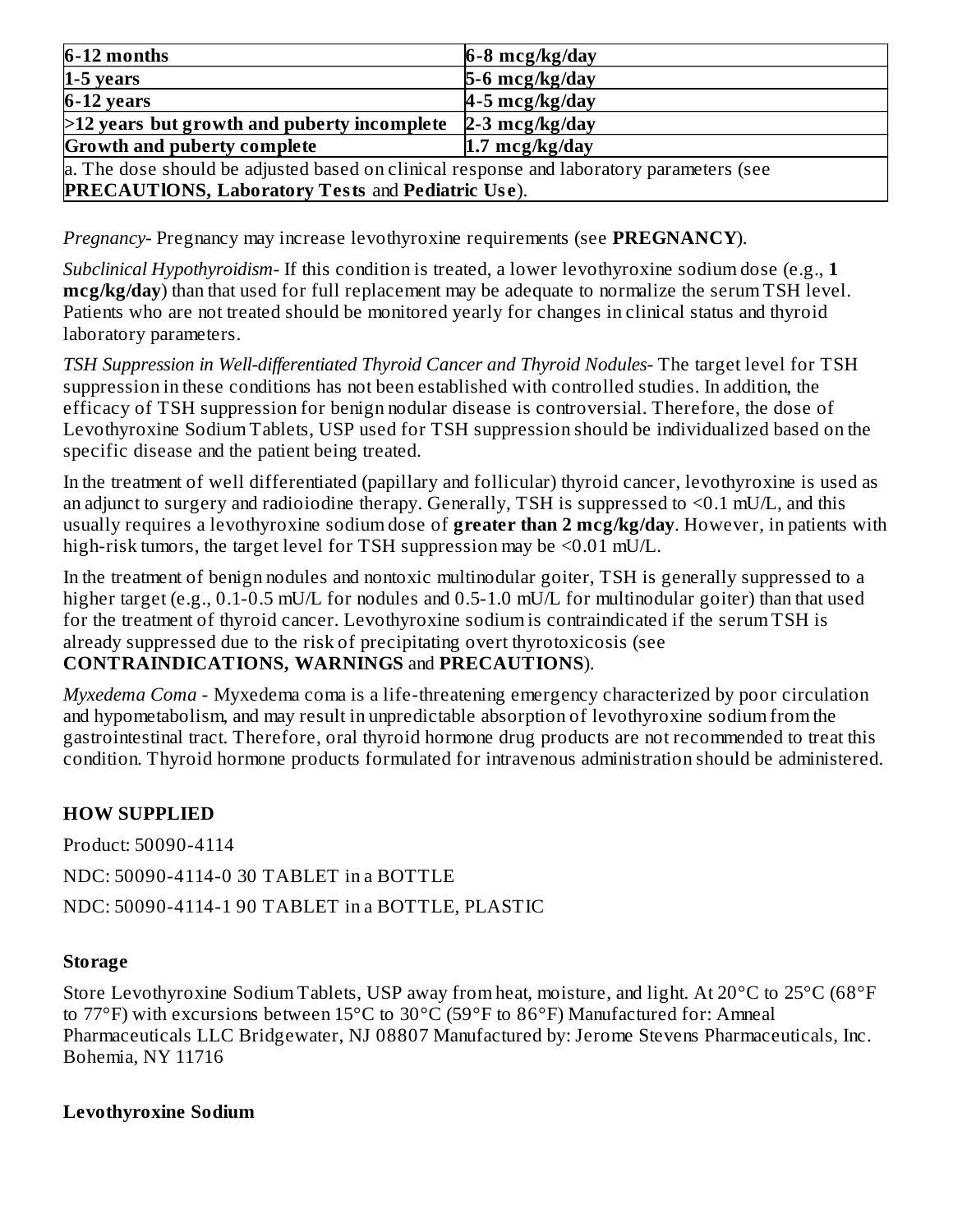| SODIUM<br>100 MCG (0.1 MG)<br><b>EACH TAILET CONTAINS</b><br><b>0.1 MG LEVOTHYROXINE SOCIUM</b><br><b>LISIF</b><br>STORE AT 68 TO 77 DEGREES F<br>30 TABLETS | 003500365411409          | LOT | NDC 50090-4114-0<br>A-S Medication Solutions, LLC<br>Product No. 5620-0<br>LEVOTHYROXINE |  |
|--------------------------------------------------------------------------------------------------------------------------------------------------------------|--------------------------|-----|------------------------------------------------------------------------------------------|--|
|                                                                                                                                                              |                          |     |                                                                                          |  |
|                                                                                                                                                              |                          |     |                                                                                          |  |
|                                                                                                                                                              |                          |     |                                                                                          |  |
|                                                                                                                                                              |                          |     |                                                                                          |  |
| PACKAGED BY:                                                                                                                                                 | A-S Medication Solutions |     |                                                                                          |  |

Į

**Contains**

| <b>LEVOTHYROXINE SODIUM</b>                                                    |                        |                        |                              |                  |                          |                                                 |  |  |  |  |  |
|--------------------------------------------------------------------------------|------------------------|------------------------|------------------------------|------------------|--------------------------|-------------------------------------------------|--|--|--|--|--|
| levothyroxine sodium tablet                                                    |                        |                        |                              |                  |                          |                                                 |  |  |  |  |  |
|                                                                                |                        |                        |                              |                  |                          |                                                 |  |  |  |  |  |
| <b>Product Information</b>                                                     |                        |                        |                              |                  |                          |                                                 |  |  |  |  |  |
| Product Type                                                                   | <b>DRUG</b>            | HUMAN PRESCRIPTION     | <b>Item Code</b><br>(Source) |                  |                          | NDC:50090-4114(NDC:69238-1834)                  |  |  |  |  |  |
| <b>Route of Administration</b>                                                 | ORAL                   |                        |                              |                  |                          |                                                 |  |  |  |  |  |
|                                                                                |                        |                        |                              |                  |                          |                                                 |  |  |  |  |  |
|                                                                                |                        |                        |                              |                  |                          |                                                 |  |  |  |  |  |
| <b>Active Ingredient/Active Moiety</b>                                         |                        |                        |                              |                  |                          |                                                 |  |  |  |  |  |
|                                                                                | <b>Ingredient Name</b> |                        |                              |                  | <b>Basis of Strength</b> | Strength                                        |  |  |  |  |  |
| LEVOTHYRO XINE SODIUM (UNII: 9J765S329G) (LEVOTHYRO XINE -<br>UNII:Q51BO43MG4) |                        |                        |                              | <b>ANHYDROUS</b> | LEVOTHYROXINE SODIUM     | 0.1 <sub>mg</sub>                               |  |  |  |  |  |
|                                                                                |                        |                        |                              |                  |                          |                                                 |  |  |  |  |  |
|                                                                                |                        |                        |                              |                  |                          |                                                 |  |  |  |  |  |
| <b>Inactive Ingredients</b>                                                    |                        |                        |                              |                  |                          |                                                 |  |  |  |  |  |
|                                                                                |                        | <b>Ingredient Name</b> |                              |                  |                          | Strength                                        |  |  |  |  |  |
| <b>SILICON DIO XIDE (UNII: ETJ7Z6 XBU4)</b>                                    |                        |                        |                              |                  |                          |                                                 |  |  |  |  |  |
| LACTOSE, UNSPECIFIED FORM (UNII: J2B2A4N98G)                                   |                        |                        |                              |                  |                          |                                                 |  |  |  |  |  |
| MAGNESIUM STEARATE (UNII: 70097M6I30)                                          |                        |                        |                              |                  |                          |                                                 |  |  |  |  |  |
| MICRO CRYSTALLINE CELLULO SE (UNII: OP1R32D61U)                                |                        |                        |                              |                  |                          |                                                 |  |  |  |  |  |
| STARCH, CORN (UNII: O8232NY3SJ)                                                |                        |                        |                              |                  |                          |                                                 |  |  |  |  |  |
| <b>ACACIA</b> (UNII: 5C5403N26O)                                               |                        |                        |                              |                  |                          |                                                 |  |  |  |  |  |
| SODIUM STARCH GLYCOLATE TYPE A POTATO (UNII: 5856J3G2A2)                       |                        |                        |                              |                  |                          |                                                 |  |  |  |  |  |
| D&C YELLOW NO. 10 (UNII: 35SW5USQ3G)                                           |                        |                        |                              |                  |                          |                                                 |  |  |  |  |  |
| FD&C YELLOW NO. 6 (UNII: H77VEI93A8)                                           |                        |                        |                              |                  |                          |                                                 |  |  |  |  |  |
| ALUMINUM OXIDE (UNII: LMI26O6933)                                              |                        |                        |                              |                  |                          |                                                 |  |  |  |  |  |
|                                                                                |                        |                        |                              |                  |                          |                                                 |  |  |  |  |  |
| <b>Product Characteristics</b>                                                 |                        |                        |                              |                  |                          |                                                 |  |  |  |  |  |
| Color                                                                          | <b>YELLOW</b>          | <b>Score</b>           |                              |                  | 2 pieces                 |                                                 |  |  |  |  |  |
|                                                                                | <b>ROUND</b>           | <b>Size</b>            |                              |                  | 7mm                      |                                                 |  |  |  |  |  |
| <b>Shape</b>                                                                   |                        |                        |                              |                  |                          |                                                 |  |  |  |  |  |
|                                                                                |                        |                        |                              |                  |                          | JSP;516<br><b>Flavor</b><br><b>Imprint Code</b> |  |  |  |  |  |